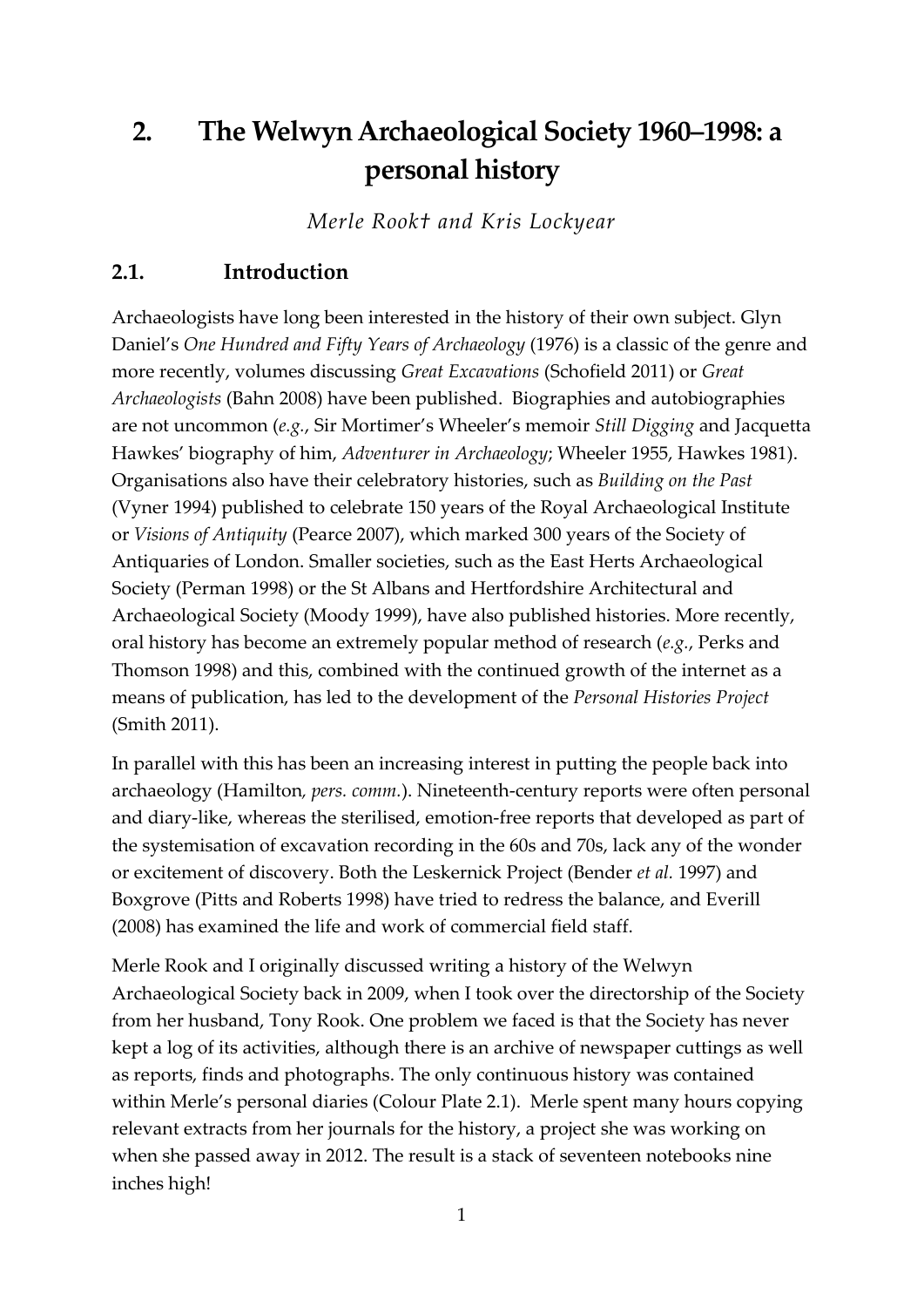'The history' of the Society is still a work-in-progress, but Merle's abstracts inspired the telling of a more 'personal history'. In reality, it is three personal histories: principally Merle's, which is inevitably entwined with Tony's, but also at times mine. I joined the Society in December 1975 at the age of 11, and first appear in the diary when I excavated at Chapel Wood on the 25 April 1976 as 'another boy…'.

As pleasurable as trips down memory lane are, this paper has a deeper purpose. Small archaeological societies such as WAS are not uncommon. Many of them started in the early 1960s, for example the Chess Valley Archaeological and Historical Society and the North Herts Archaeological Society, as well as WAS, were all started in 1960. Selkirk (2014) sees the 1960s and 1970s as 'the golden age of archaeology' because of this rise of local societies. He bemoans, however, the fact that many have become 'lectures-and-outings societies.' Hertfordshire was particularly rich in active local societies in the 60s and 70s, to the extent that the annual conference of the now defunct Hertfordshire Archaeological Council managed to fill a whole day with reports on fieldwork projects. Some of those societies, such as the Hatfield and District Archaeological Society, no longer exist. What, then, makes a local group like WAS prosper? What are the ingredients for a successful 'community heritage group', to use the current jargon? What lessons can we learn from the history of a small group?

In the remainder of this paper I am going to examine a number of themes through the entries in Merle's notebooks with the aim of addressing these questions in the final section.

# **2.2. The origins of the Society**

The Welwyn Archaeological Society, known originally as the Lockleys Archaeological Society, was less founded than came into being. As a result, placing a date on its creation is difficult. The date most often used is 1960, the year in which Tony and Merle Rook moved to Hertfordshire, although other dates are possible, for example 1964 (when the Society became affiliated with the CBA) or 1965 (when it finally gained a constitution in order to open a bank account so that a reward cheque could be cashed; Rook 1971)! At first —archaeologically at least — life was quiet.

9 May 1960 Cycled to Chequers site to look for Roman pottery. Nothing special. 14 May 1960 Looked at earthworks at Digswell. Nothing.

At this time, however, Merle and Tony began building contacts with others involved in the archaeology of the county.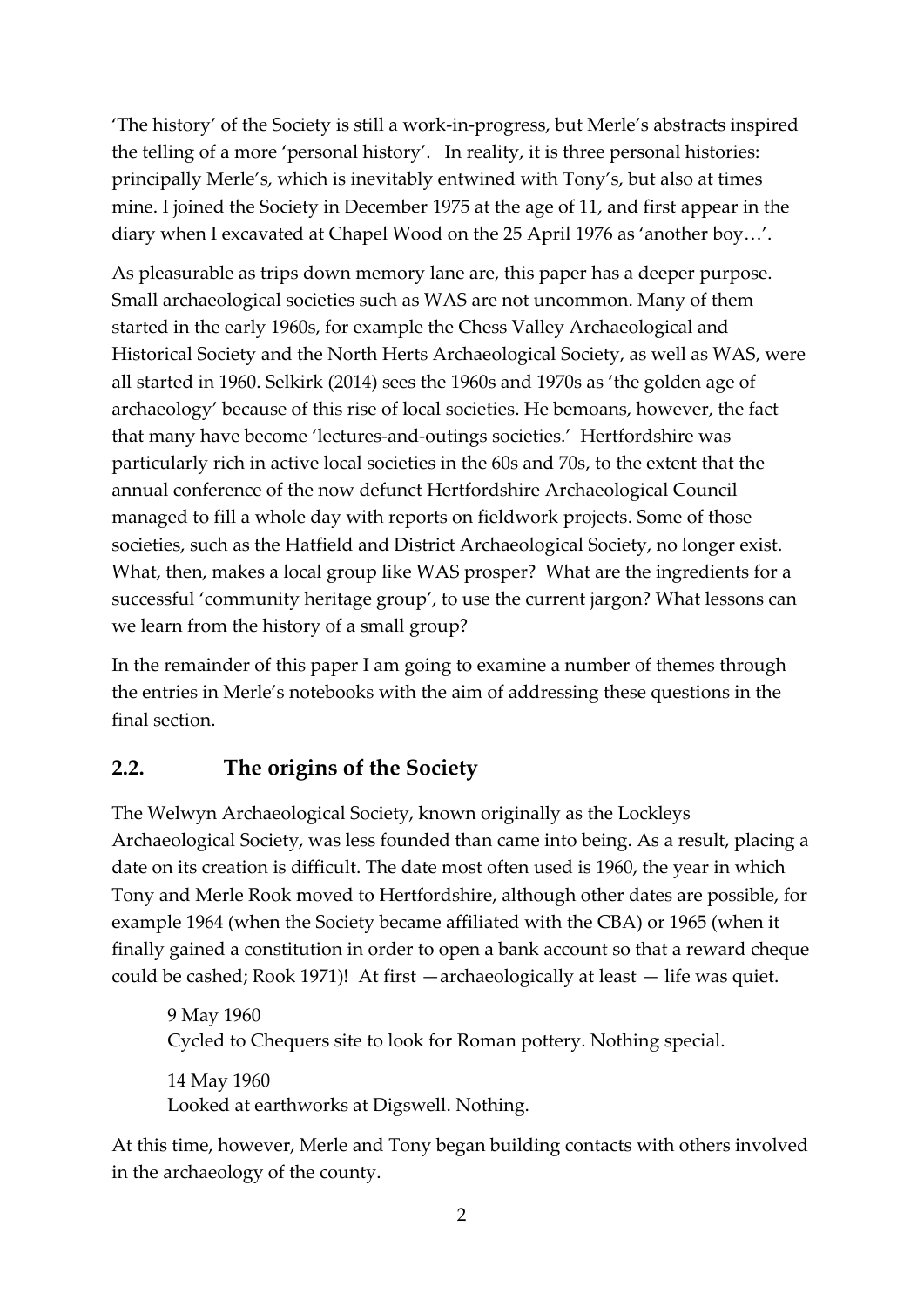28 May 1960

St Albans again. 2.30 lecture by Dr Ilid Antony on Pre-Roman and Roman Countryside in Hertfordshire. She introduced us to Branch Johnson who invited us to visit him the next evening.

Ilid Antony was at that time the Curator of Verulamium Museum and Director of Excavations for SAHAAS before moving to South Wales to take up a post there. W. Branch Johnson was a notable scholar and author of several books on the county including *The Industrial Archaeology of Hertfordshire* (1970).

The Rooks continued to explore, keeping an eye on construction at the new Welwyn bypass:

16 July 1960 To new by-pass to look for 'bits.' No luck.

Then finds started to turn-up:

26 July 1960 Tony found remains of Roman hypocaust [corn drier].

30 July 1960 Tony to the by-pass at 10.0. A number of diggers turned up to help.

31 July 1960 Off again to by-pass at 10.0. A few pieces of pottery.

1 August 1960 Dig again. Tony and Peter MacT[aggart] made a plan, watched by Branch. Spent the evening washing pottery.

The finds were sufficient to warrant an article in the local paper —the Welwyn Times and Hatfield Herald — on the 5 August 1960 entitled 'Roman villa?' (reproduced in Rook 2002: 23), and a fuller article in the Herts Advertiser and St Albans Times on the 12 August. The site was published as part of the report on the Bathhouse (Rook 1983–6: 105–6). More importantly, it drew attention to the archaeology of the area and a group of volunteer diggers began to form. The key find came later in the year:

# 30 October 1960

Dressed in boots and anoraks, up to lab for wood which Tony sawed and then down to the Mimram where he paddled. He found more pieces of tile on the further bank so I crossed the bridge to help dig out some pieces of pottery, watched by a little girl. In the evening, after washing, drying and gluing Tony produced a quarter of a large dimpled pot.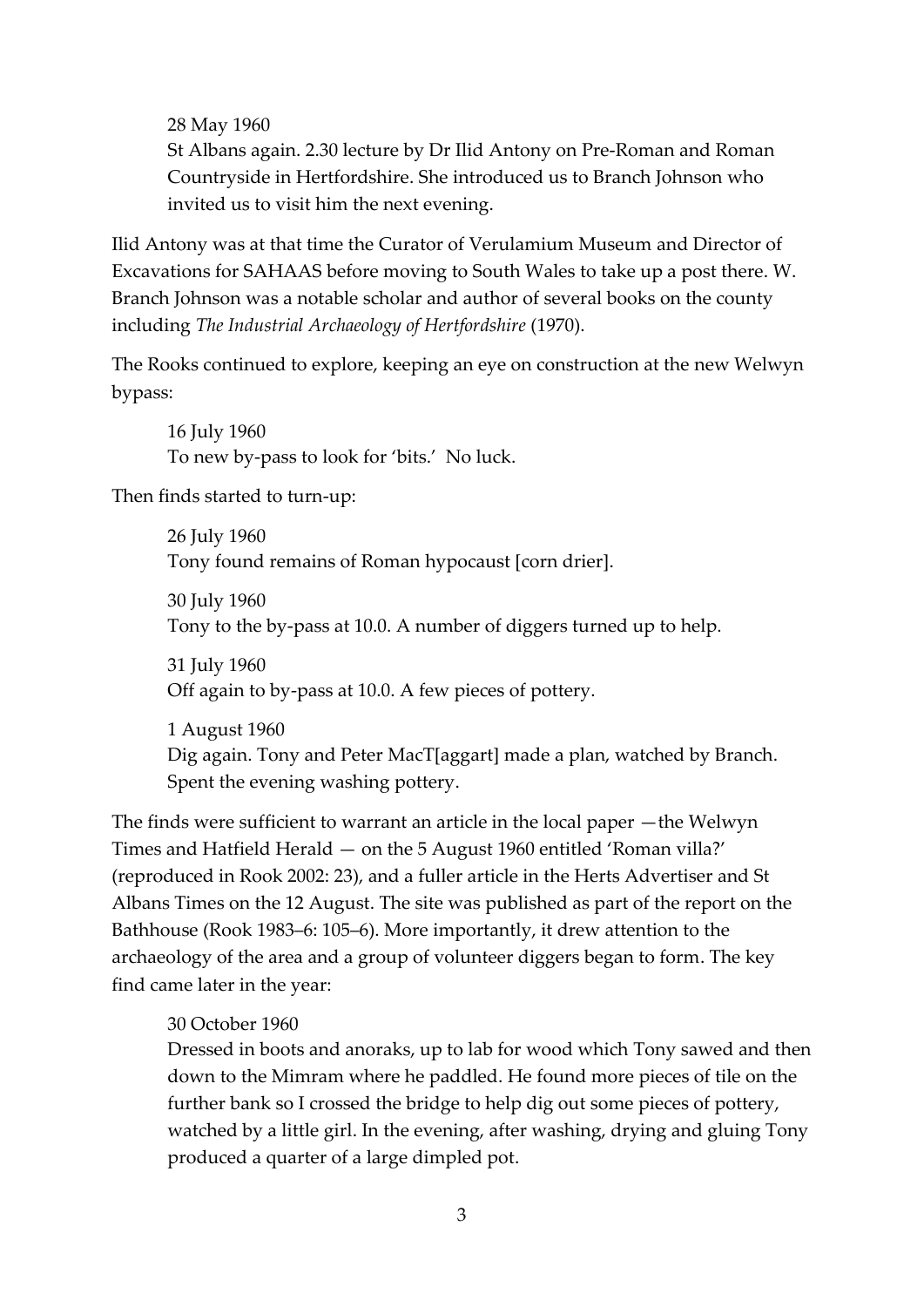These were the first finds from what is now known as the Dicket Mead Roman villa (Rook 1983‒6). April of the following year saw excavations in 'the policeman's garden' but in June permission was granted to excavate trial trenches at Lockleys / Dicket Mead<sup>1</sup>:

10 June 1961 … Also called on Mr Godsmark at Lockleys and got permission to dig a hole.

15 June 1961 Tony stayed out late digging at Lockleys, Grids 1 and 3.

21 June 1961 Tony brought home a bone pin and a large heavy coin with Britannia on it profile of a bearded emperor facing right.

#### 28 June 1961

There are ten grids  $-I$ , III, V, VB, VI, VII. VIII, IX and X. Large flints and tiles wedged together, particularly in VB and only 3 coins so far and sherds of pottery. 'Rather a puzzle.' Helped with barrow for a bit. Peter took photo of VB. Looks like a path.

# 1 July 1961

Collected 'Archaeology from the Earth' from the library. Spent about 5 hours on the dig. Peter watched Tony paddling. Keith Hornett traced Tony and the barrow and did some digging. John Lee looked in briefly in the evening. Then we visited Branch and met Reg Reed and a boy called Adrian and had drinks at the White Horse (noisy and raucous, records and singing). Pleasant to sit out on the grass in the late evening.

For the remainder of 1961, the team concentrated their efforts on Dicket Mead. Meanwhile, Tony continued to keep an eye on the development in Welwyn Garden City.

# 18 February 1962

Tony and Peter to new housing estate and returned with bag full of Belgic pottery.

# 4 March 1962

Picked up some Belgic pottery near Blytheway. Tony gave a talk with several slides to follow at Lockleys. Dined with Head and wife. Tea later with some of staff. Icy roads and snow.

The 'new housing estate' site is now known as Crookhams (Rook 1968a) and was excavated on and off during 1962. In April 1962, the team returned to Dicket Mead,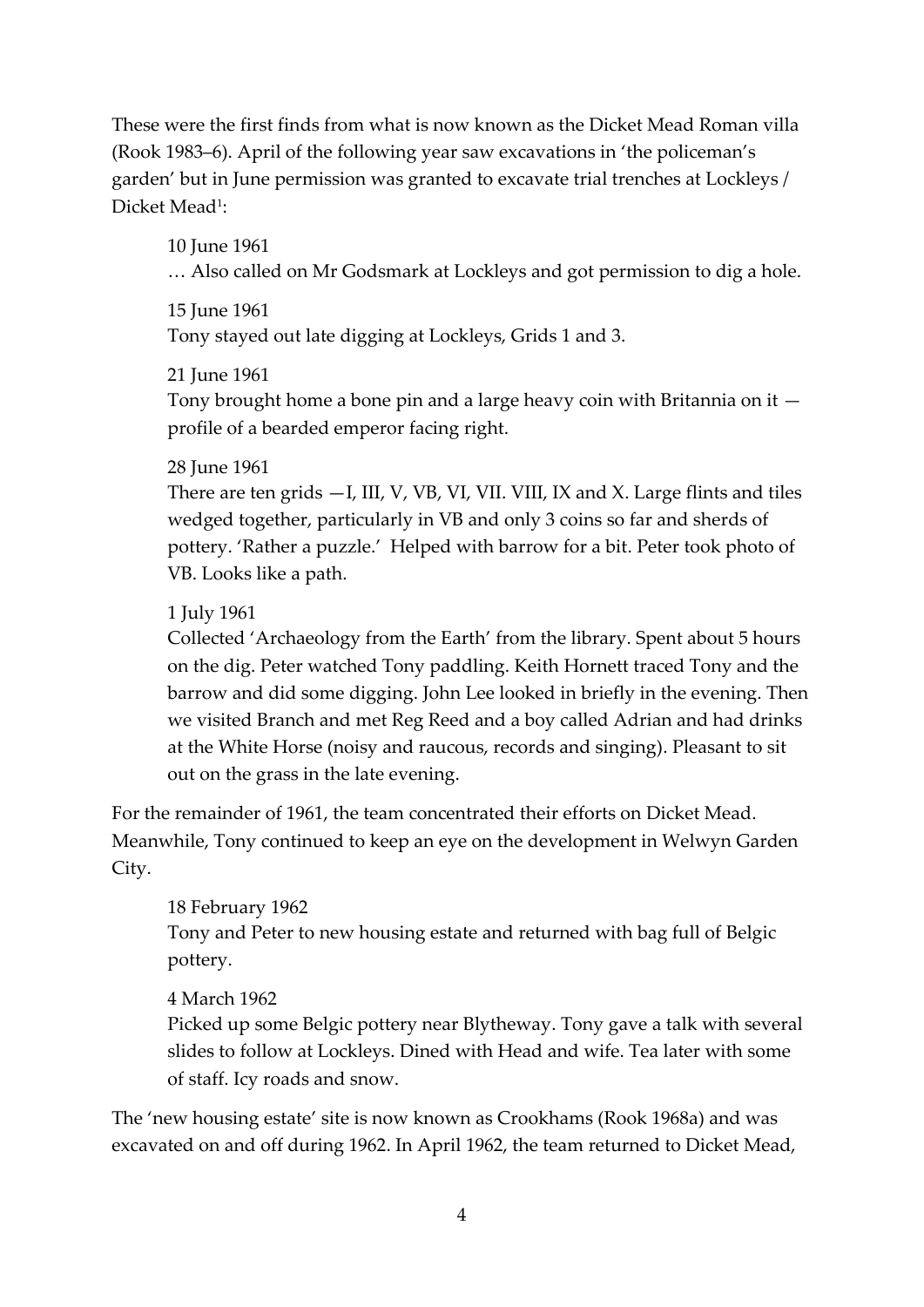but they also helped out elsewhere, for example working with Miss Irene Traill in Stevenage during June and July.<sup>2</sup>

6 August 1962 Exhibition in Lockleys. Painted 'Welwyn Archaeological Group' to put along the mantelpiece.

This is the first mention of a name for the informal group that had coalesced around Tony and Merle. What Merle fails to mention is that at this point she was over eight months pregnant!

5 September 1962 Wheeled pram (and baby) to Lockleys, had tea with Mrs Godsmark and looked at the exhibition. Tony, Keith and Andy at DM in evening.

During the winter of 1962/3, much work was undertaken on the assemblage of late Iron Age grog-tempered pottery from Crookhams. Site visits continued:

10 March 1963 Tony cycled to Crookhams in the morning and entertained Mr Moodey [from the EHAS], a young coin collector and a woman from the Record Office.

Despite the long winter —it snowed again on April 11 — work at Dicket Mead resumed in the spring of 1963. Tony, who had been working as a building technologist, was offered the post of Science Master for Sherrardswood School on May 7. By the end of the year, Tony's position in the school was beginning to be felt:

3 December 1963 Tony went to Dicket Mead and four boys got permission to help him instead of doing cross-country.

In 1964, however, the pace of work at Crookhams stepped up, with site visits taking place regularly from mid-February through to the end of June 1964:

19 April 1964 John Moss [Eccardt], five helpers and Julian came to dig. It rained. Also Hertford enthusiast with three children called to see pots. We stuck some fine grey decorated ware together.

# 25 April 1964

Tony cycled to join new digger at 11.0 and home at 3.30 to ask Graham for help in transporting pottery. All drove to Crookhams with Mary, Christopher and Kate and Tony photographed his oven-kiln, a fine site, or sight!

18 May 1964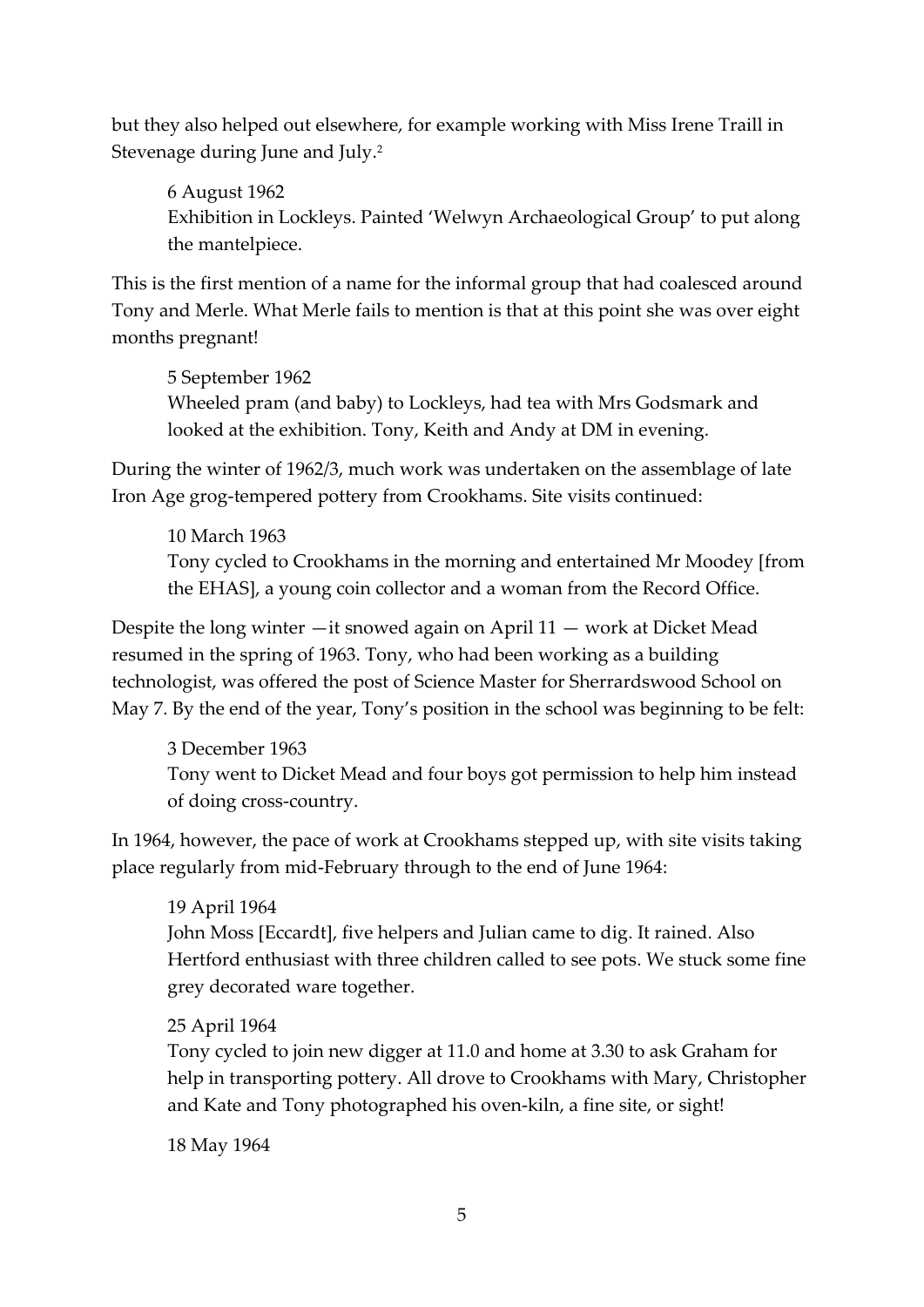Crookhams —Tony, Julian, and Mr and Mrs Golesworthy. Julian drove us to look and Mrs G. had dug up a delightful little straining pot, whole apart from a broken base where the hole was. Tony bought it home to wash and Mrs G. took the rest.

29 May 1964 Sylvia born in the study.

#### 21 June 1964

Jim and Barbara Golesworthy took Tony to Crookhams. Jim returned at 6.30 and took us all to see the flint-lined stokehole / furnace Tony found on the other side of the kiln. A perfect bronze brooch and some fine pieces of Samian turned up today. Barbara found the brooch. Tony was hoping to find the base of the Samian bowl. The grey flint-lined furnace was 4' x 4'. The brooch looks quite modern despite the greenish tinge. Tony delighted.

#### 1 July 1964

No more digging at Crookhams unless the mechanical diggers turn up something when the sewers are dug.

At the completion of Crookhams, work resumed at Dicket Mead through the summer of 1964. One innovation was an attempt at some early geophysics:

#### 24 August 1964

Tony made his proton-magnetometer, went out into the middle of the cricket pitch and got the Home Service broadcasting 'Lark in the Clear Air.'

In 1965, the first of the LAS/WAS winter lectures was held:

#### 17 January 1965

Tony gave his first archaeological talk in the pavilion [of Sherrardswood School] — alternate Fridays. He had about 20 children, the Golesworthys and two of the Holder-Vales, John and Edwin. Made coffees.

The winter lecture season continues to this day and is still held on alternate Fridays accompanied by tea and coffee!

In March, an exciting find came to light:

#### 29 March 1965

Disturbing letter from Gordon Moodey… about a pottery find between Welwyn and Panshanger. It was accompanied by a sketch of an amphora… It was written by a man called Mr Robertson in Stevenage. He had seen the amphora in the garage of a Gas Board employee called Mr Day who'd dug it up while laying pipes in a new estate not far from WGC High School.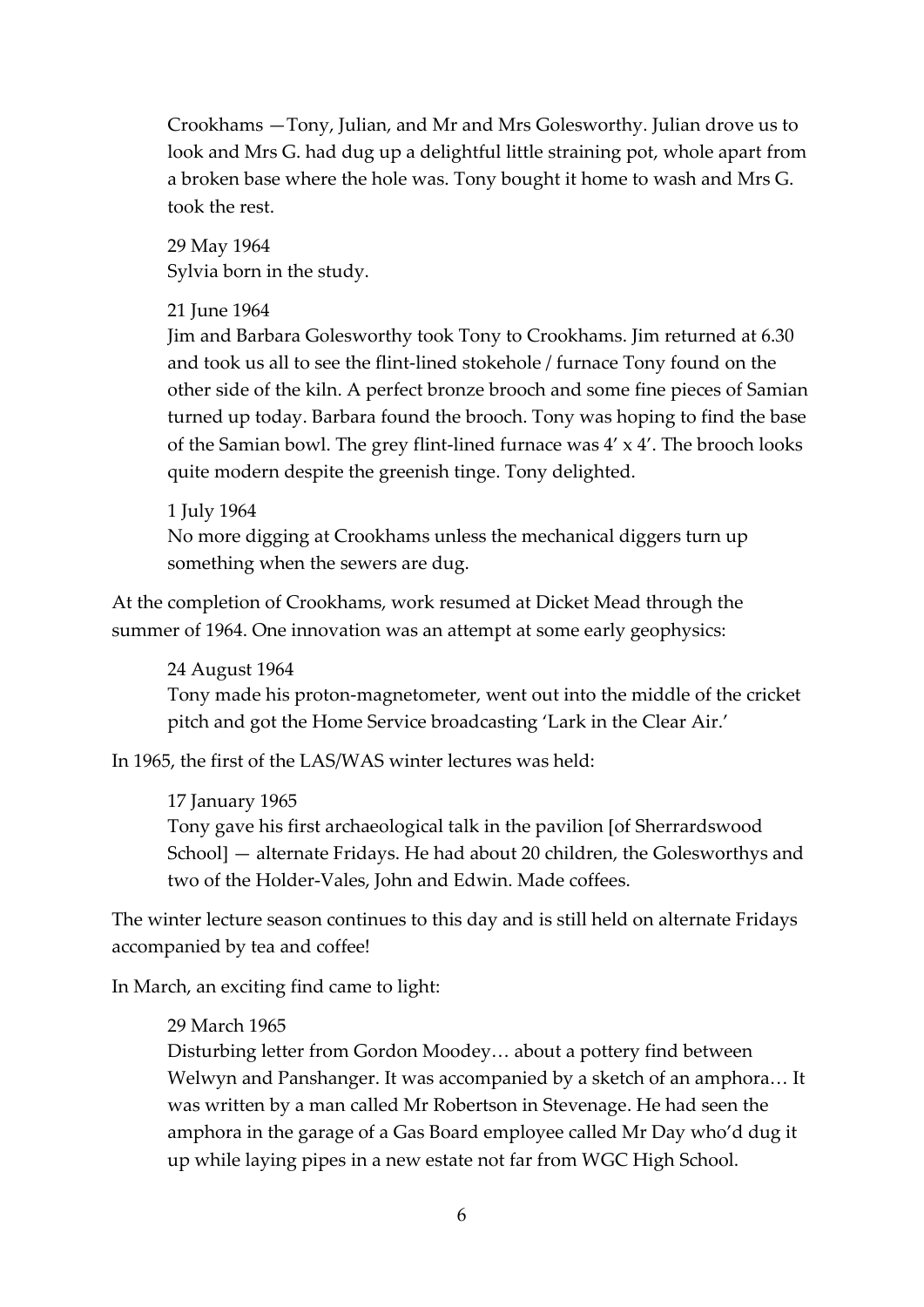#### 2 April 1965

In evening Jim called and he and Tony drove to Stevenage to meet Mr Robertson. He gave them coffee and directions to find Mr Day. They found two amphorae in his garage which he wanted for his garden, to grow plants  $in -$  or he might sell it for £10. They returned puzzled at what to do.

#### 3 April 1965

They decided to photograph the pot and other pieces and Tony rang Gordon Davis. 8.30am Jim phoned and… arranged to look at the site suggested in a rough map drawn by Mr Day… 10.30 Tony and the Golesworthys off to find the site. 11.0 Mr Cheer arrived to photograph our robin's nest in a kettle, stayed for coffee and talked about moles. He writes the nature page in the Welwyn Times. 11.30 T and G's returned from site with bits of pot picked up from edge of new road. All the trenches had been filled in. Refreshments. 3.0 Golesworthys and Gordon arrived simultaneously. All piled in Jim's car, leaving boys with me, and off to Mr Day who remembered 'other bits of pottery on the other side of the road.' They returned to the site. 5.0pm Party returned with more pottery and ⅔ of a silver cup, rather crumpled —the same period as the Welwyn burial ones c. AD 50. It has little decorative borders and weighs 6 oz. Also the bottom of an amphora. Tony contacted the police because of Treasure Trove and coroner's inquest and an inspector arrived during supper, took a statement and insisted that Tony should come out to the site. He phoned Gordon Moodey later in the evening. The silver bowl was taken by the Inspector.

This site is now known as the 'Welwyn Garden City Chieftain burial' (Stead 1967) and is on display in the British Museum. Over the next few days, phone calls and meetings were had with the Development Corporation, the British Museum and other interested parties, and a metal detector was borrowed to help locate finds. The Ministry of Works initially offered the Society a grant of £100 to excavate the site, but this plan soon fell through:

#### 7 April 1965

Ilid called with a Mr Stead and they looked at the maps and went on to the site.

#### 9 April 1965

After breakfast Tony rang Mr MacKay [from the MPBW] who was out. Ian Stead told him that the excavation was his and he was starting next Monday with 12 diggers. Tony rang Gordon and Ilid (who'd gone on holiday), asking him who was in charge. Gordon rang, after 20 minutes discussion with Stead, and Stead rang to arrange a meeting for tomorrow.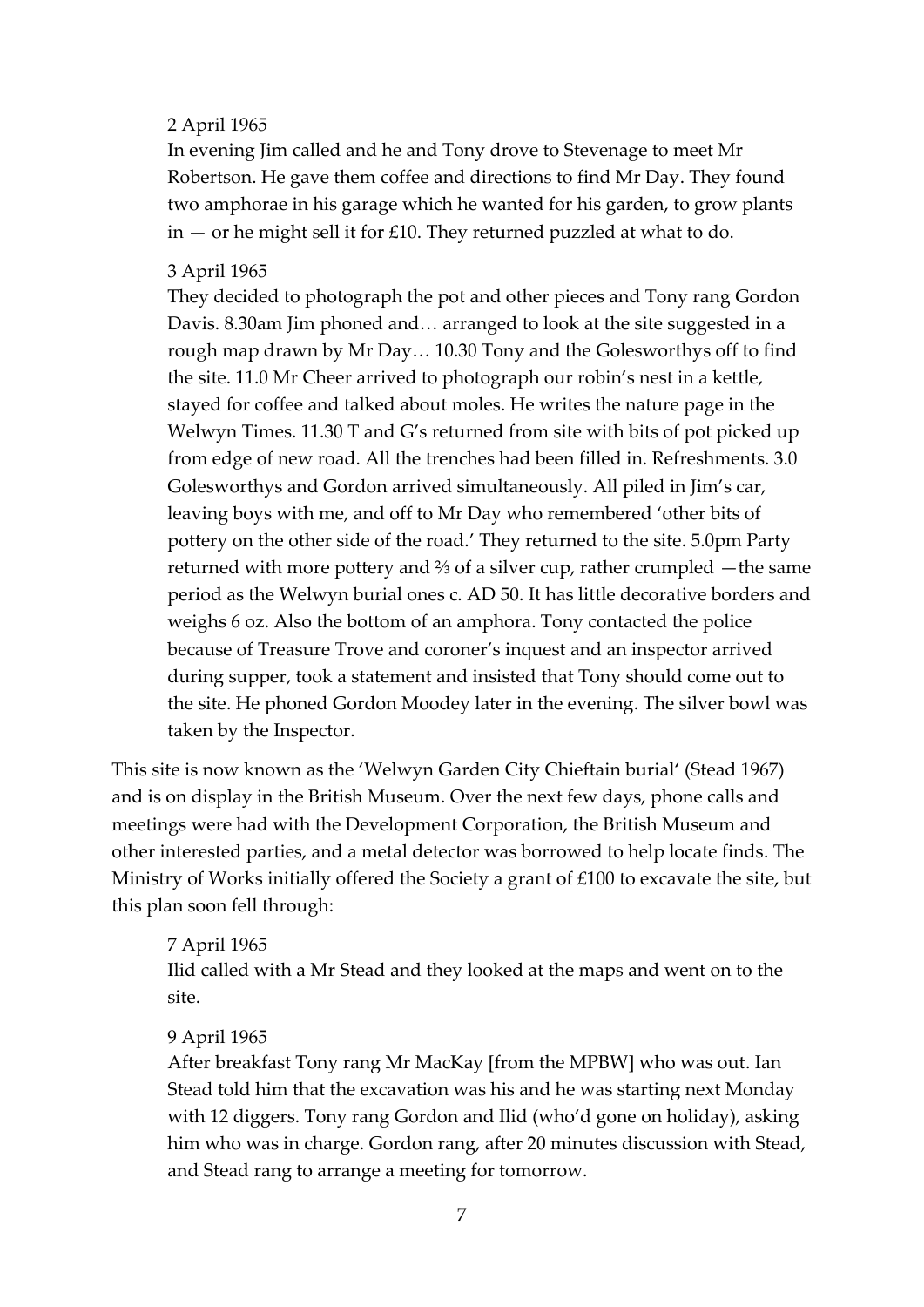#### 10 April 1965

At 2.0 Mr and Mrs Stead and a bearded lecturer from Leicester arrived. Provided tea and they left with Tony for the site.

#### 12 April 1965

Tony cycled to Panshanger at 2.0 but no diggers till 3.0 when the huts arrived. He surveyed a new road and returned before a terrific storm. All the scale plans, site records and aerial photos and contour maps now taken by Stead, without any discussion. Mr Day refused to relinquish his amphorae or to say who worked with him. Now he's the Min. of Works problem.

The Ministry of Works excavation lasted from the 12 to the 23 of April when Ian Stead had to attend a rescue excavation in Prae Wood, St Albans. Luckily they had a 'fibreglass transparent cover':

#### 19 April 1965

Rain, hail, snow and strong winds. Gordon Moodey arranged to come in the afternoon so Tony was able to have a brief glimpse of part of the excavated grave at Panshanger. Several pots and a dish there.

Excluded from the burial site, the Society turned its attention to other projects. Later that year excavations continued at Dicket Mead, but also on a Roman well in the centre of Welwyn (Rook 1968b) and further work on Late Iron Age sites in Panshanger, Welwyn Garden City during which:

13 August 1965 Tony on front page of Welwyn Times after finding a safe in a chalk pit.

A further article appeared on the 20 August which stated that 'A local man walking by a pit in a field near Hern's Lane, WGC, at the weekend found an opened safe and a number of cheques lying about… WGC police were called and safe and cheques were taken away in a Black Maria for examination…'

The importance of this event for the Society is that a reward was given for the find, and in order to cash the cheque the Society needed to open a bank account, which required a constitution (Rook 1971). The Society was, at last, formally born:

# 24 September 1965

AGM of Lockleys Archaeological Society 8.0–9.45. A new lady from Tunbridge Wells, now in Ayot St Peter, v. enthusiastic. Provided coffee. 1½lb biscuits, 4 pints milk, 30 spoonfuls of coffee and about ¾ packet of Demerara sugar did nicely —milk diluted by half.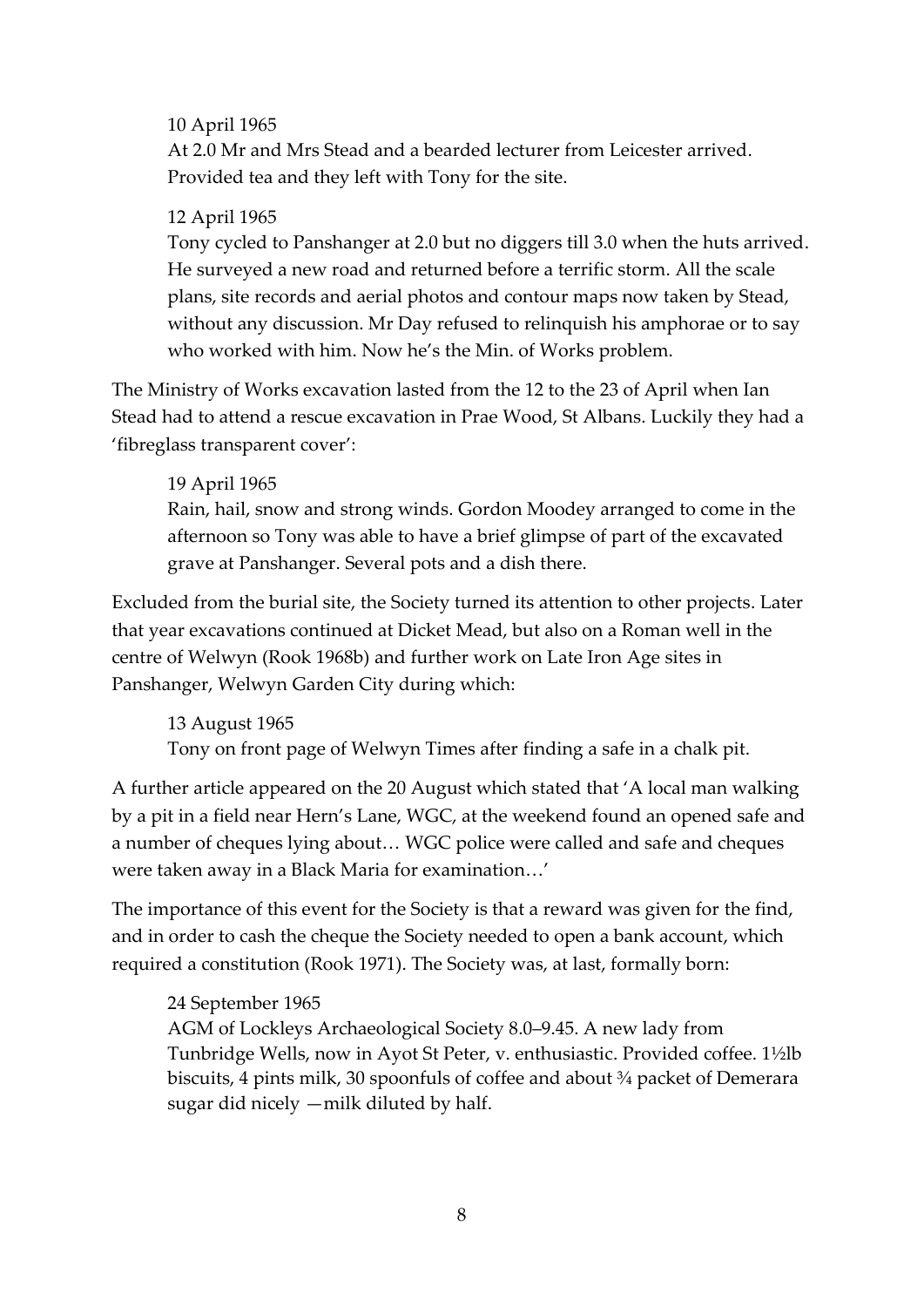# **2.3. Fieldwork**

Fieldwork, and especially rescue excavation, played a major role in the formation of the Society. Commercial archaeology has taken away the 'rescue' element, but fieldwork remains part of the life of the Society. I have decided to concentrate on just one site, known as Great Humphreys from the field name (HHER 6280, 6309, 6312, 6313, 9983). This site lies in the countryside between Datchworth and Watton at Stone, where the Society has worked since the early 70s. Sites investigated in this area included a medieval chapel in Chapel Wood (HHER 1987), a Roman cremation cemetery in Lower Rivers Field (HHER 6590) and most recently the Broom Hall Farm site (HHER 12898; Lockyear, this volume). Interest in Great Humphreys began in 1979:

# 13 May 1979

Met Mr and Mrs Wallace and Diana for coffee. He's found a crumpled Iron Age mirror, damaged by ploughing. S [Tony] had a look at the site…

# 14 May 1979

Tony to the British Museum with Mr Wallace's mirror. It's thought to be worth as much as £4000. He did some phoning in the evening as Mrs W thought the land it was found on belonged to Mr Clark but it in fact belongs to Mr Jeffries.

# 16 May 1979

Tony cycled to see Mr Jeffries to persuade him to give the mirror to the BM. He had a flat tyre so had to be driven back! Mr J. said he would.

Although at this stage sadly missing its handle, the Aston Mirror is one of a small number of Iron Age bronze mirrors known and a significant find (HHER 6313; Rook *et al.* 1982). Nothing much could happen at the site until later in the year when the crop came off at which point the search for the handle could begin in earnest.

# 30 August 1979

Kate struggled with her history essay but left it at last to come out for a walk round THE field. Tony was pleased to meet Mr Clark the farmer by chance.

# 3 September 1979

Tony phoned Ian Stead and arranged to go to Ashwell to collect the magnetometer so after lunch we went. 40 miles including delivery to the farm.

#### 6 September 1979

Tony and Richard [Balley] tired after all the cycling to Datchworth. They found some big horseshoes today.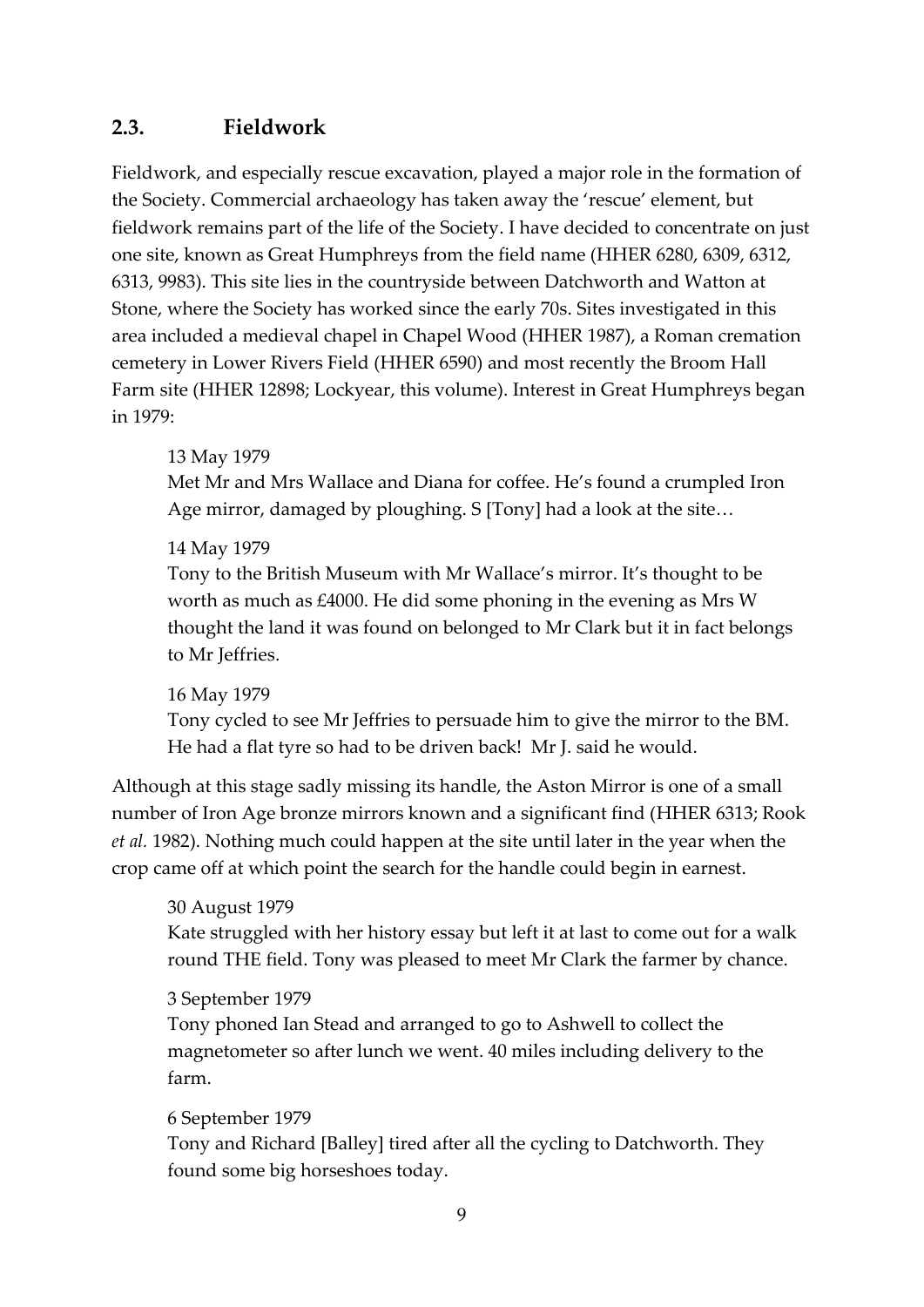Eventually surface finds of Roman pottery at the highest point in the field led to some test trenches being excavated (HHER 6309).

#### 23 September 1979

Kris rang at 10.0 to ask for a lift so left Sylvia behind when we set off for Datchworth. Returned for them at 4.20. It was drizzling. It took ages for them to pack up. Richard located [with the metal detector] and Kate found two coins. Tony used the metal detector to find two lovely sheep bells —crotals (or maybe harness bells?).

#### 30 September 1979

Did BH [bath house] duty… Left Sylvia to lock up and rushed back to collect Tony, Kate, Richard and Kris Lockyear from Datchworth plus surveying equipment and bucketful of pottery.

Excavation continued every Sunday for the next few weeks.

#### 16 October 1979

Because there's to be a rail strike tomorrow, Tony arranged to meet Ashwell train at Welwyn North about 5.40, deliver the magnetometer to Ian Stead and receive two copies of the Iron Age mirror [made by the BM for the finders]. The copy is really splendid. Wish we had one.

# 21 October 1979

The ditch at Great Humphreys is down over 10 feet now. Tony brought home some hefty Iron Age pottery from it.

The trenches were put to bed for the winter and Sundays were taken up with winter walks. In the spring of 1980, the digging season opened with an opportunity to section part of the ditch in Well Wood.

# 9 March 1980 Kris played with his school band [in church] and came home for lunch corned beef sandwiches. Diggers off after lunch. Collected them at 5.0. Kris caught his bus about 6.0 carrying the great silver tuba and a crash helmet!

At the end of April, work resumed at Great Humphreys with the original 1m wide test trenches extended to enable a good-sized portion of the ditch to be excavated.

# 4 May 1980 Very windy at the dig. Chilly, too. Went late and didn't stay long. They're sieving the soil for a change.

11 May 1980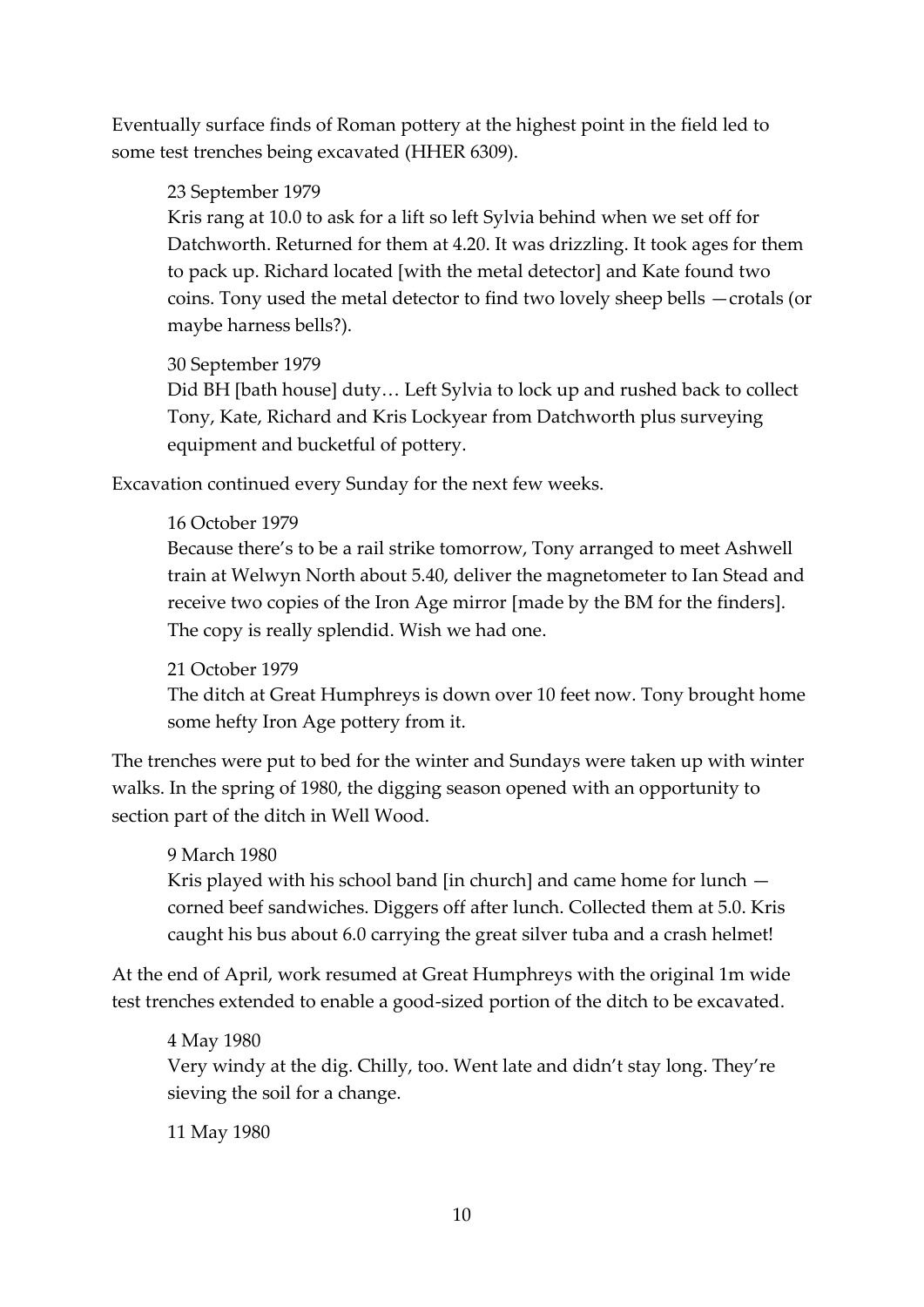Took Tony, Kris and Richard to Datchworth. They were sitting in the sun in our garden. Mike found a bronze cockerel, beautifully modelled. John and Tony photographed it and Richard took it home. All came back for tea. Kris and Sylvia did four minutes recording for the Newspaper for the Blind.

The cockerel was published (Rook and Henig 1981) and is now in the British Museum. The excavation continued, mostly on Sundays through the spring and summer (Colour plate 2.2). Once the crop was harvested, the search for the missing mirror handle continued using a metal detector.

#### 19 September 1980

Tony off with Jack Parker again and returned triumphant with the handle of the Iron Age mirror! Richard and Kris came to wash pottery. Richard returned to Baldock by train.

#### 21 September 1980

Back from church to find Alec had taken Tony and Kate to the dig but Kris and friend had arrived later by bike so had to drive there anyway. Went to sleep for a bit but had to drive out there again as Tony wanted his camera, as he'd found something. Two pots and a pile of bones. A crowd of people came to look so Tony was fairly cagey.

#### 22 September 1980

Tony excavated with Val Rigby most of the day. She took the pots and the handle back to the British Museum. Tony is soaking the cremated bones in the kitchen.

# 26 September 1980

Richard and Kris came and sorted the 'princess's' bones and Tony found a bear's claw. He rang Ian Stead's wife. She's a palaeopathologist and is going to examine them.

The excavation was put to bed for the winter and resumed the following spring.

# 31 May 1981 Drove to the dig at 4.15 and sat and listened to the skylarks and a cuckoo. Field a mass of bobbing yellow flowers…

By the summer we were through the Roman layers and into what seemed to be a sterile chalky fill when:

# 5 August 1981 Tony went digging with Jack and Diana Smith. Returned in evening to photography two babies skeletons.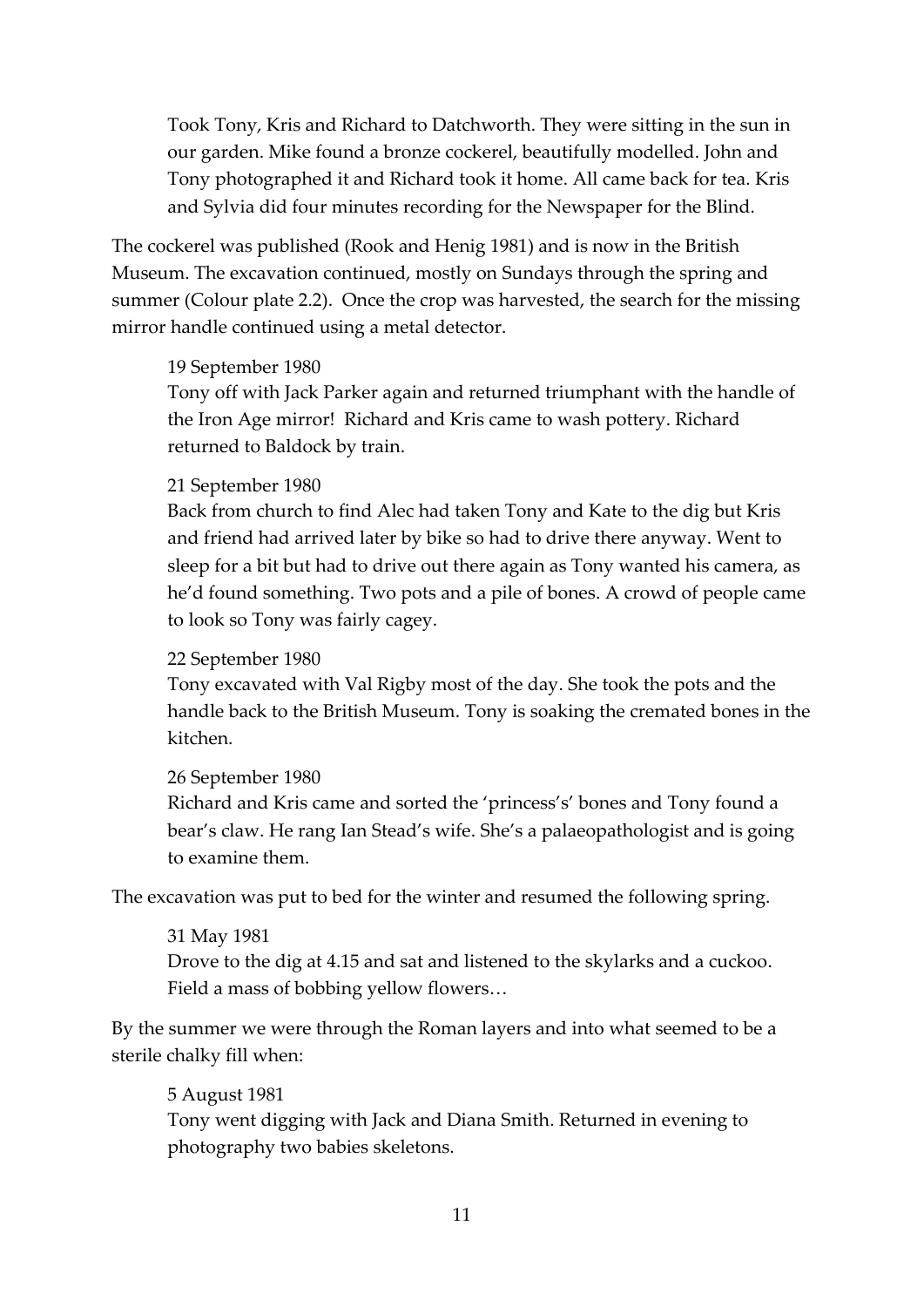30 August 1981

Hurried home from church to go digging with Tony… It was a beautiful day. Richard found another baby and we took up the bones of all of them after measuring up.

There were at least thirteen baby skeletons in the ditch fill. Great Humphreys had some other surprises:

18 October 1981 Took Tony to deliver the mirror to the farmer. He then had a class to take field-walking. They found Bronze Age pottery and a bronze pin which somebody snapped in half thinking it was plastic! He and four others returned for tea.

11 November 1981 Tony to London and delighted with reception of Bronze Age finds at B.M.

The finds included a Bronze Age chisel (Lockyear 1987: Fig. 3, see also this volume, Fig. 1.2) but Merle's diary does not record the circumstances of the find. Worked resumed in the spring of 1982.

2 May 1982

… The ditch is narrowing rapidly. An unusual animal skull turned up and an 'Ali Baba' rim.

30 May 1982

Jack called for Tony at 11.30. We went to look at the ditch later. It's 10 feet from the grass to the bottom. Peter was washing pigs' skulls and stripy pottery.

31 May 1982

Took Kate to the station and Tony and Kris to the dig. Collected them and Richard at 4.30. They reached the bottom of the ditch and cleaned it up for a photograph.

6 June 1982 Took Tony to the dig… The ditch looks very smart and tidy, though not yet finished… All back for drinks.

Having finished the first section of the ditch, a second length was opened up that autumn.

5 September 1982

Took Tony to the dig — exactly 5½ miles. Returned at 3.0 when there was a sudden downpour. He had taken off some ploughsoil by then. In the morning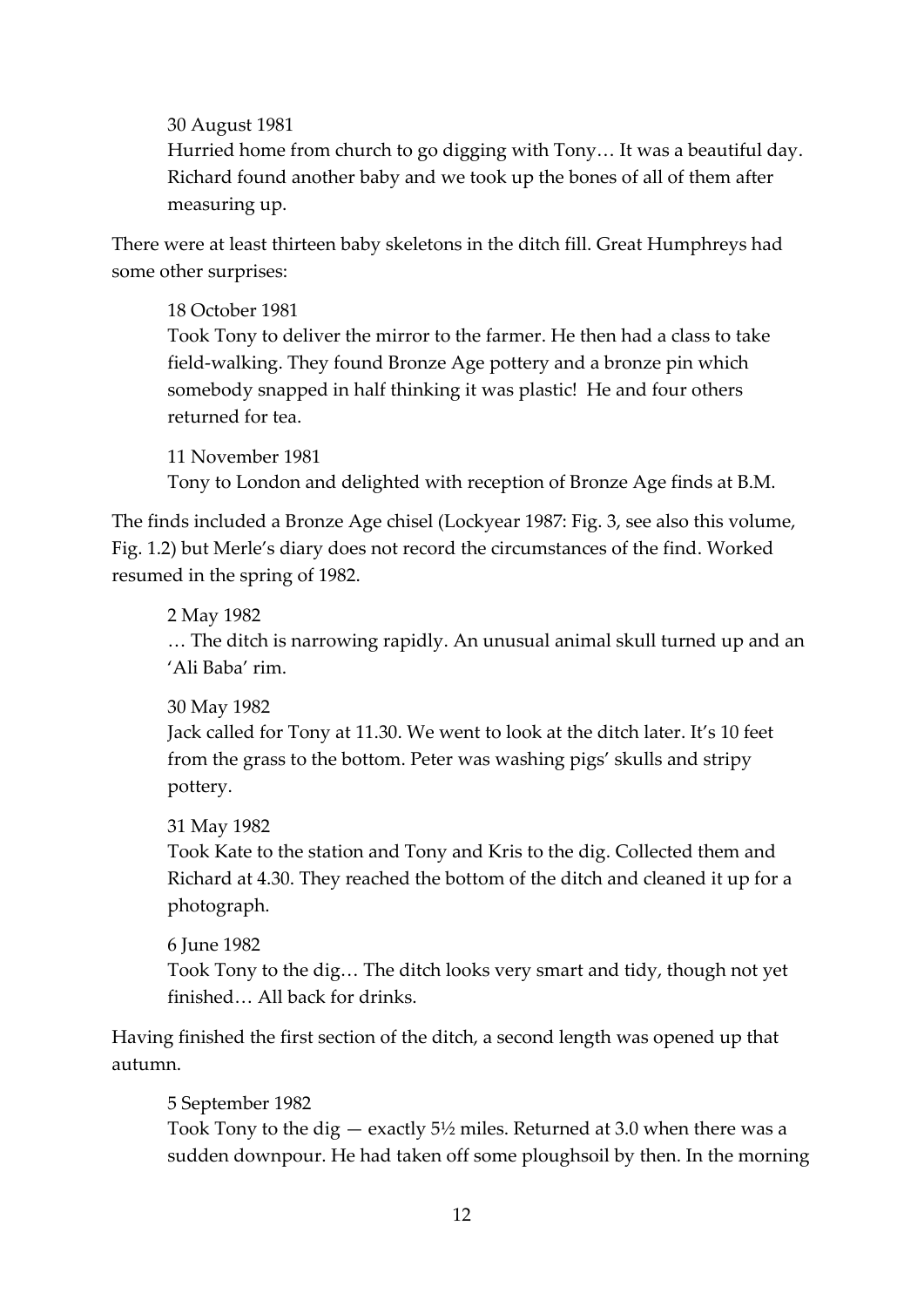the stubble was still burning and my feet got black. Spoke briefly to Bill Jeffries [the farmer] who was watching.

They also took the opportunity to return to the Bronze Age site (HHER 6312):

19 September 1982 Tony to dig with Jack as I was making coffee for church. They dug up lots of thick Bronze Age pottery.

The season started late in 1983, as the Society conducted what we would now call 'an archaeological evaluation' at Parkside, Welwyn, which found nothing of archaeological interest.

#### 12 June 1983

Took Tony and Bill to Datchworth [i.e., Great Humphreys]… took sewing to the site and sat in the sun while Tony, Bill and Richard forked out the 'fill' of the ditch and Mike trowelled. He found a lovely coin of Constantine.

The latter part of 1983 was taken up with more evaluation work on the route of the Watton-at-Stone by-pass, particularly plotting coin finds made by metal dectectorists. We were able, however, to do some more in the autumn.

#### 23 October 1983

We drove to the dig leaving Kate on her own. Walked around the field and then I spent the rest of the time picking up baby bones and putting them in a plastic bag. Joined by Richard, Mike and later Tony […]. Delightful walk at lunchtime towards the coppice. Mike stayed behind and dozed. Bluest of skies, high con-trails from planes and rooks flying. All back for tea and we showed Tony2 [Lane] photos of the ditch as he wasn't there last summer.

#### 27 November 1983

Out for a walk with Tony, Mike and Tony2. Heavy mud. The canopy over the dig had come apart so helped undo the ropes etc. and Mike climbed the ladder to put it back together. He also folded the plastic and carted it off, muttering that it was what his navy training had been for.

The winter of 1983–4 saw WAS battling with cold and mud to excavate the Roman road side settlement at Watton-at-Stone, which was going to be destroyed by the new by-pass. Work resumed at Great Humphreys at the end of April:

#### 29 April 1984

Drove to the by-pass along the rough roadway and loaded the car with buckets, the barrow and plastic sheeting. Also brought back part of a Roman grindstone. Richard and Jack came too and fetched other objects and we drove across the paddock at the Homestead and deposited our loads in the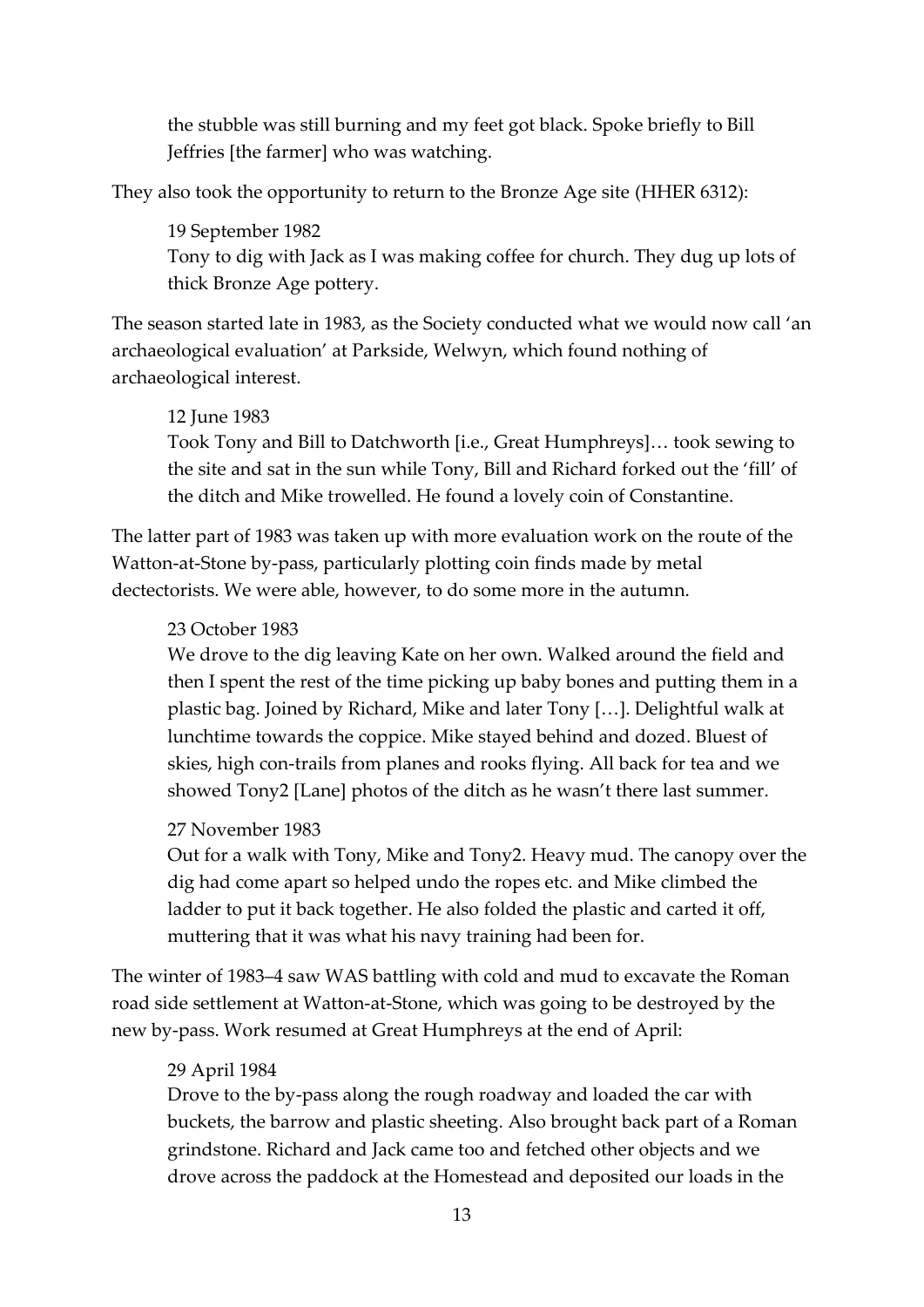hut. By then it was 1.0. Time for our picnic. Then we uncovered the site and tidied it and spent the rest of the day digging (after a short walk to the pond to see the newts diving). Bluebells and primroses out. Much coppicing done beyond the pond. Kris came back for a cuppa.

#### 17 June 1984

Off to the dig with Tony and Lewis. As we reached the stables, a terrific storm. Sheltered in the barn and talked to Mr Aylott and eventually located Jack in the hut. Soon Kris, Mike and Richard appeared. We put the canopy over the dig and excavated through lightning and thunder. The worst bit was taking off the canopy because of all the mud. Did a bit of baling with the shovel, a bit like 'It's a Knock-out'. Kris and Lewis came for tea and we looked at pots, Tony's little ones and my bits of clay.

#### 15 July 1984

Up in the field by 11.45. No girls this time. Kris late. He'd fallen off his bike and had a hole in his trousers and a bloody knee. Richard came without Mike who wasn't well. Jack there first. We baled out and later had to put the covers over to keep off a cloudburst. Hailstones in Welwyn. Then sky cleared and it was hot. Covers eventually removed about 4.0. Shifted about a foot of soil, very friable and nothing in it.

# 26 August 1984

A hazy summer day of unexpected heat and beauty. As usual to the dig and took Lewis who enjoyed himself in a quiet sort of way. Tony and Richard spread out the covers and eventually shortened one and spread it over the frame after we'd moved it along. I mostly trowelled and used a pick as the ground was so hard. Found a massive piece of rim.

#### 2 September 1984

Tony, Richard and Jack spent the day cutting two slots near the fence to locate the ditch while Lewis and I trowelled very slowly across our patch and got hardly anywhere — no finds worth seeing. The field has been burnt off and ploughed. The polythene sheet flapped loudly till we rolled it up. When we got back home Kris had arrived so we had a long chat till nearly 6.30 when Lewis went for his bus.

In the autumn and the most of the following year the Society worked on the ring ditch at Ladylowe, followed by an excavation in the Grange in Welwyn, only returning to Great Humphreys in the autumn. I had also decided to do my undergraduate dissertation on the site (Lockyear 1987) and that winter enlisted the help of my fellow WAS members: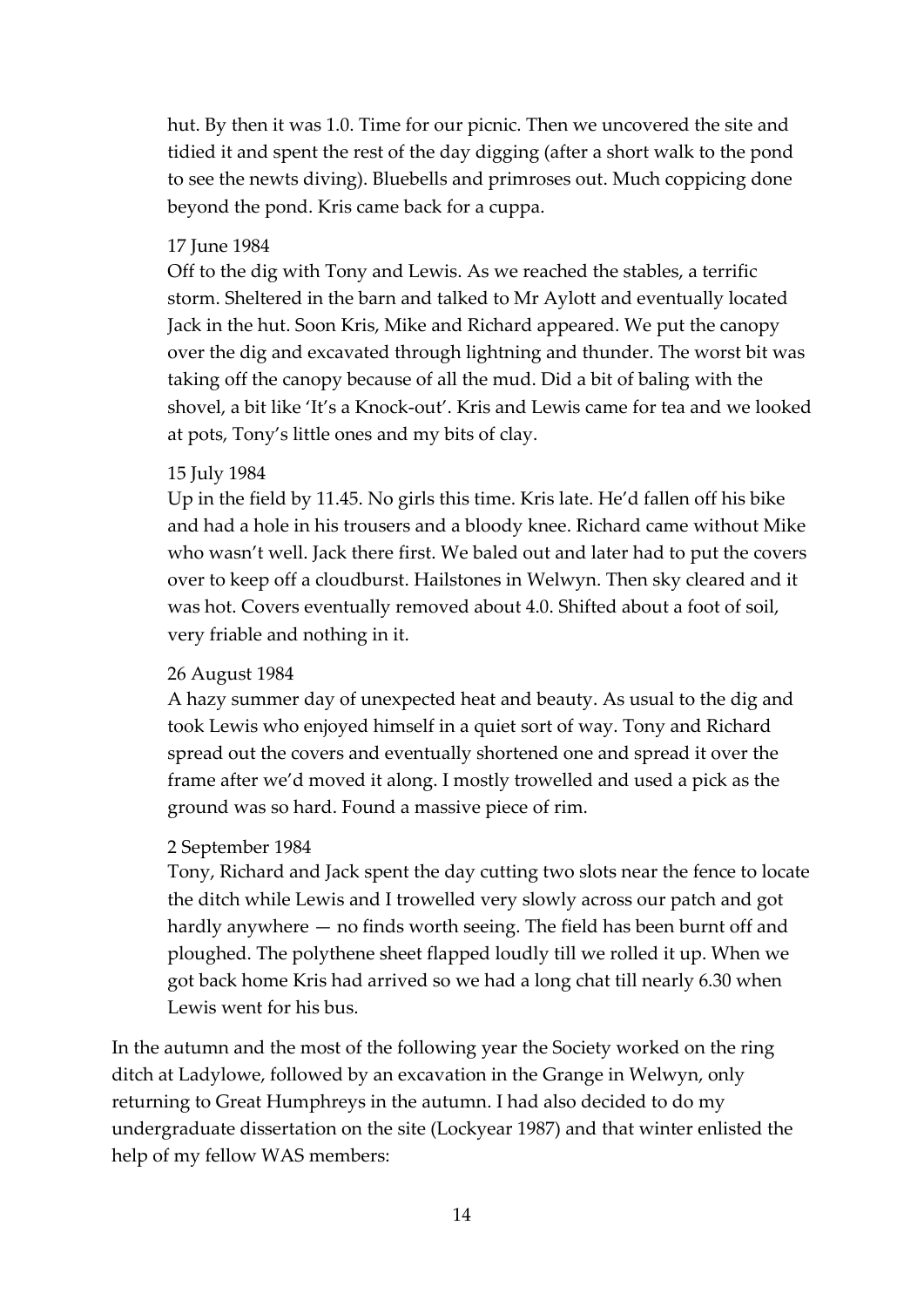#### 22 December 1985

Took Tony's present to the Wallace's and met all three by their bungalow before rejoining Richard and Mike and attracting Kris's attention by throwing stones at the hut. Spent the afternoon walking parallel across Great Humphreys, picking up sherds and putting them in plastic bags. Mike went home and we returned for tea.

#### 29 December 1985

… enjoyed hurling stones through ice in a drainage ditch. Almost impossible to pick up anything as the ground was frozen hard. Kris worked on alone. Richard gave him and his bike a lift back here and we ate Christmas cake and drank tea.

#### 1 January 1986

Met Richard for another field-walk, picking up pottery sherds and putting them in labelled plastic bags. It was cold and fairly dark when we left Great Humphreys and rain began while we were at home having tea.

3 January 1986 Kris called and drew small finds.

#### 5 January 1986

Out with Lewis and Tony at 2.0. Very cold in the field and we stuck it for only an hour to Kris's dismay. He and Richard went early to measure it out and came back late.

#### 12 January 1986

In the afternoon, Lewis called and we met Kris, Richard and Mike up at the site and made three separate journeys across the field with our plastic bags. Kris was very pleased and grateful.

Work on the site itself resumed in May.

#### 15 June 1986

A perfect day — warm, breezy and a blue, blue sky. Tony anxious to be off as soon as I returned from church (confirmation service; read lesson). Richard and Mike arrived to collect the ladders, my lunch was packed, I changed into a new white broderie anglaise blouse and we were off. A peaceful hour before lunch — good Emmental cheese sandwiches — and then walked to the pond where we saw a demoiselle fly and through the wood to look for purple orchids. They were nearly over. Lewis arrived as we returned, then a couple with three sons from Datchworth, a girl from Ware and then Bill. So quite a crowd. I left off trowelling and marked Milton essays instead. We trundled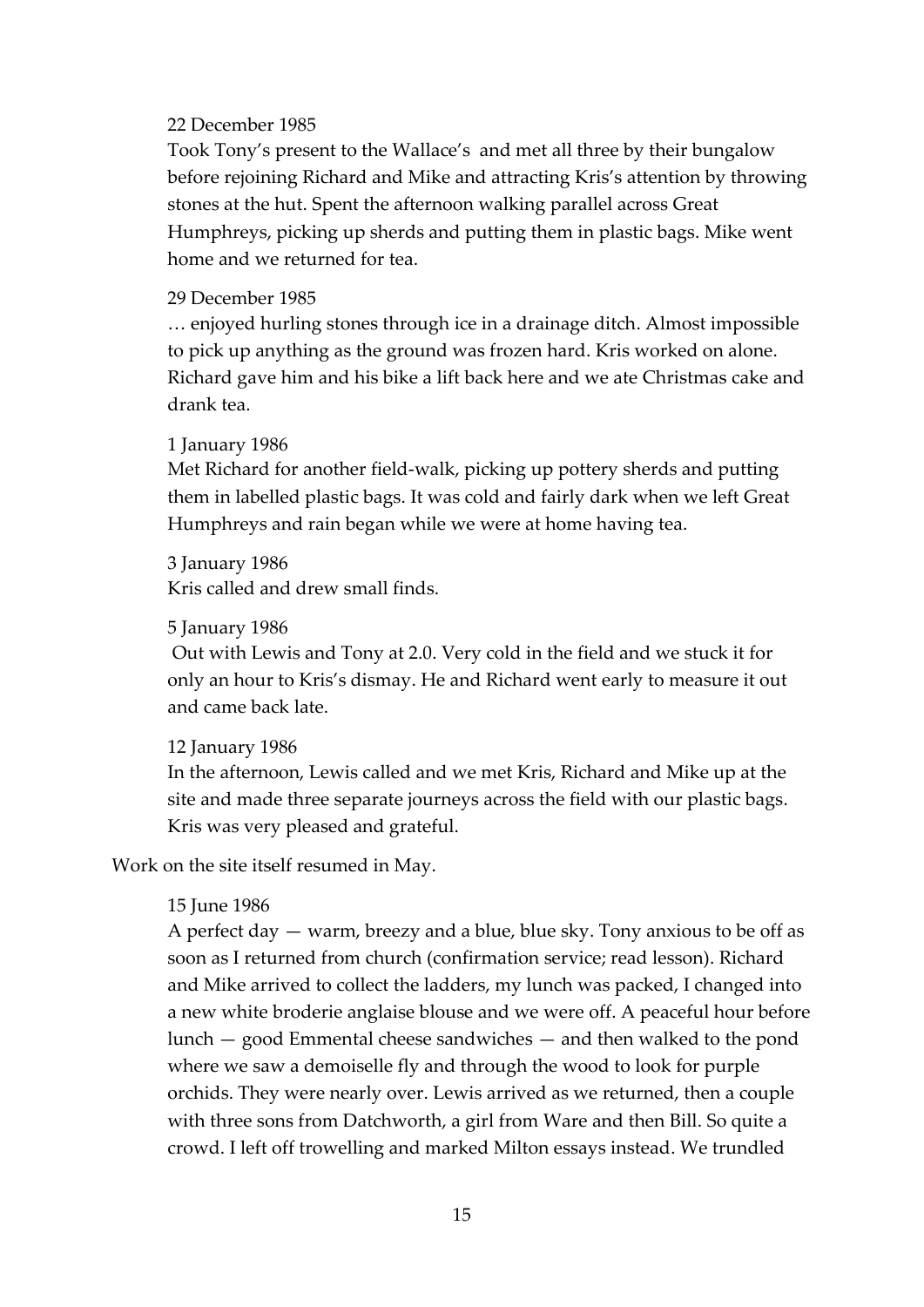gently home at 5.30 and drank beer in the garden so spent rest of evening a bit hazy.

#### 27 June 1986

Kris turned up before leaving for Devon. He brought us some aerial photographs with splendid Roman road on one, at Datchworth.

The photograph was from the RCAHM(E) collection then held in Fortress House that I had visited as part of my dissertation research. I had missed the road when I found the photograph, but thought I could see a ring ditch!

As part of my dissertation I undertook some resistance surveys at the site.

#### 7 August 1986

Fetched Kris and took him and the 'instrument' to Datchworth after supper.

#### 10 August 1986

Dug all afternoon, lots of finds and exercise… Kris stayed for supper… He and Tony sorted more pottery and he cycled off into a thunderstorm with only a rear light.

#### 12 October 1986

Cloudy and cooler… Kris arrived soon after I got back and we had lunch at Great Humphreys. Mike arrived while Tony was preparing to cook the bratwurst… Finished reading 'Brat Farrar' in the hut with the door closed, and then wrote down Kris's' readings on the resistivity meter.

#### 2 November 1986

Home from church about 11.45 and straight out to Great Humphreys. Richard and Mike there before us. Stayed for toasted sandwiches and baked apples which Tony kept warm in newspaper. Kris was very tired still and his repeated survey was no better than the first one.

#### 9 November 1986

At about 11.15, Tony and I to join Kris, Mike and Richard at Great Humphreys and measured out a grid to walk up and down in. The wind was buffeting us about… All lunched in… [the hut] — a tight fit with the drying frame in the way. Then walked up and down in my square and Tony's till it was time to take Kate to her rehearsal at the Barn Theatre… Kris was very tired, too…

#### 4 January 1987

I joined Kris, Richard and Mike and we collected pottery till Kris had finished his square and then we walked to Chapel Wood and back… All very wet, muddy and windswept.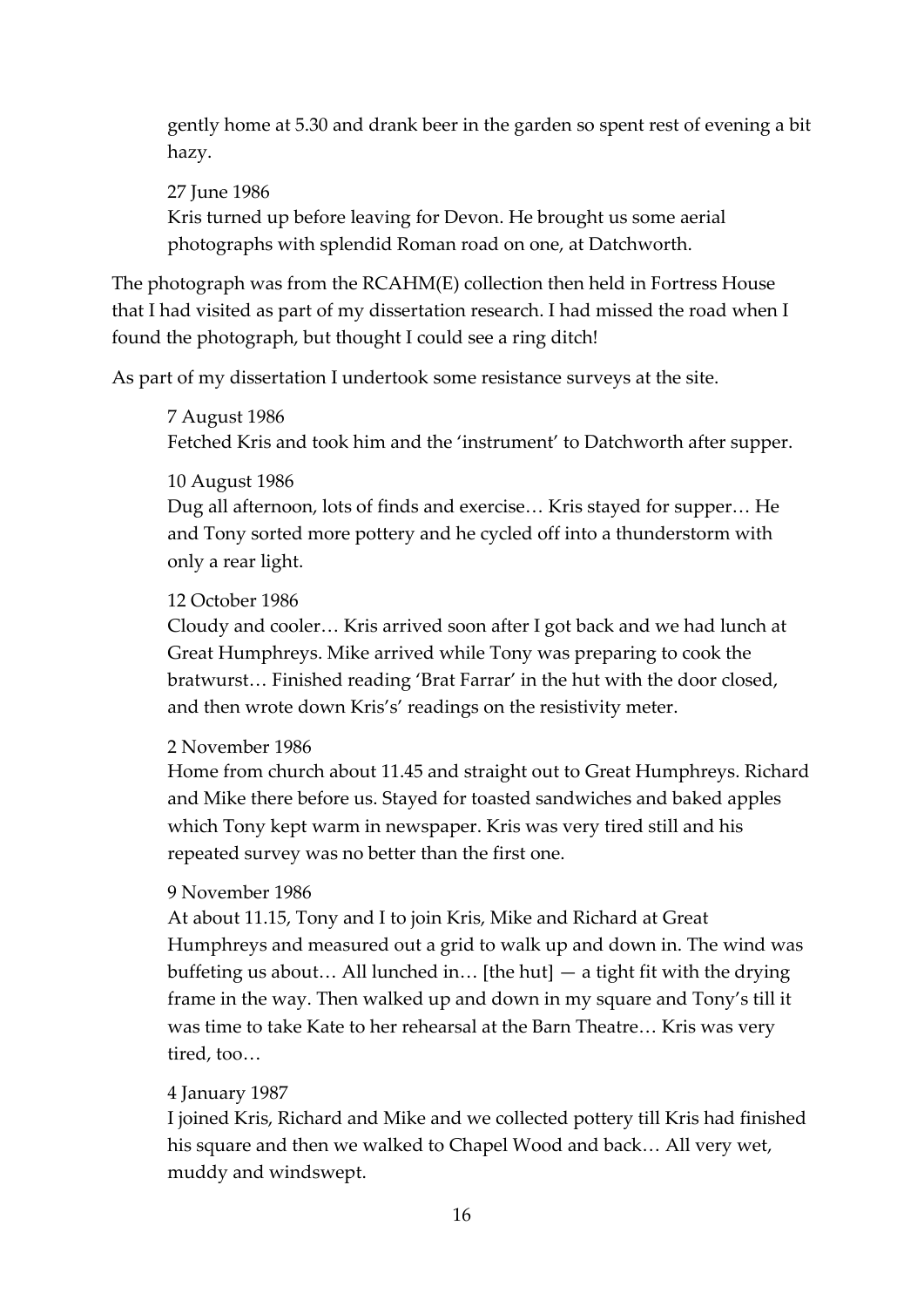#### 30 January 1987

WAS lecture by Kris Lockyear [on the Gubbio Project]. He phoned at 6.30. He handed his dissertation in at 1.0pm and caught the next train [from Durham]. He's only had six hours' sleep in the last three days so was a bit wound up. Richard drove him home.

Excavations at Great Humphreys resumed once more in April taking place, as usual, most Sundays.

#### 7 June 1987

New digger — Jenny [Searle]. We arrived before Richard and Mike and put up the covers as the weather was grey, cloudy and windy. Worked hard all day… Found a collection of little tacks, probably from an old sandal. All back for tea, exhausted.

#### 12 July 1987

Lewis and Jenny arrived at exactly 11.0 and Kris just as we were leaving. Lewis found a curious collection of bones. They could have been in a bag. I found more pottery and swapped with Mike who found none, and then when he was dozing returned and found more. Jenny and I left the others to look for Kris's peg and crept down to the pond where Richard and Mike were silently watching a moorhen and four chicks. Back for beer and orange juice in the garden.

# 11 October 1987

The sun shone and it was much warmer so Tony and the gang — Richard, Andrew and Jenny —went digging. Mike joined them at 3.0 and hit the first baby. Tony found a superb coin of Vespasian AD 69.

Having put the site safely to bed for winter, digging there was suspended although other work took place at Hill Farm and in Welwyn. Work at Great Humphreys started again the following April,

# 24 April 1988

A glorious day after a chilly night. Not a cloud in the sky all day. Off to the dig with Andrew and Tony for 11.50… Nothing much found… Primroses just finishing; violets in bloom; bluebells just coming out. John Wallace has planted a grove of cherry trees.

#### 29 May 1988

Out to dig at 11.30, just us, Jenny, and Andrew. Ate lunch down the hole as the wind was chill and the clouds threatening. Then it rained so we covered the site and sat in the hut while Tony made Andrew a kite from a blue plastic sack and the handle of the fishing net.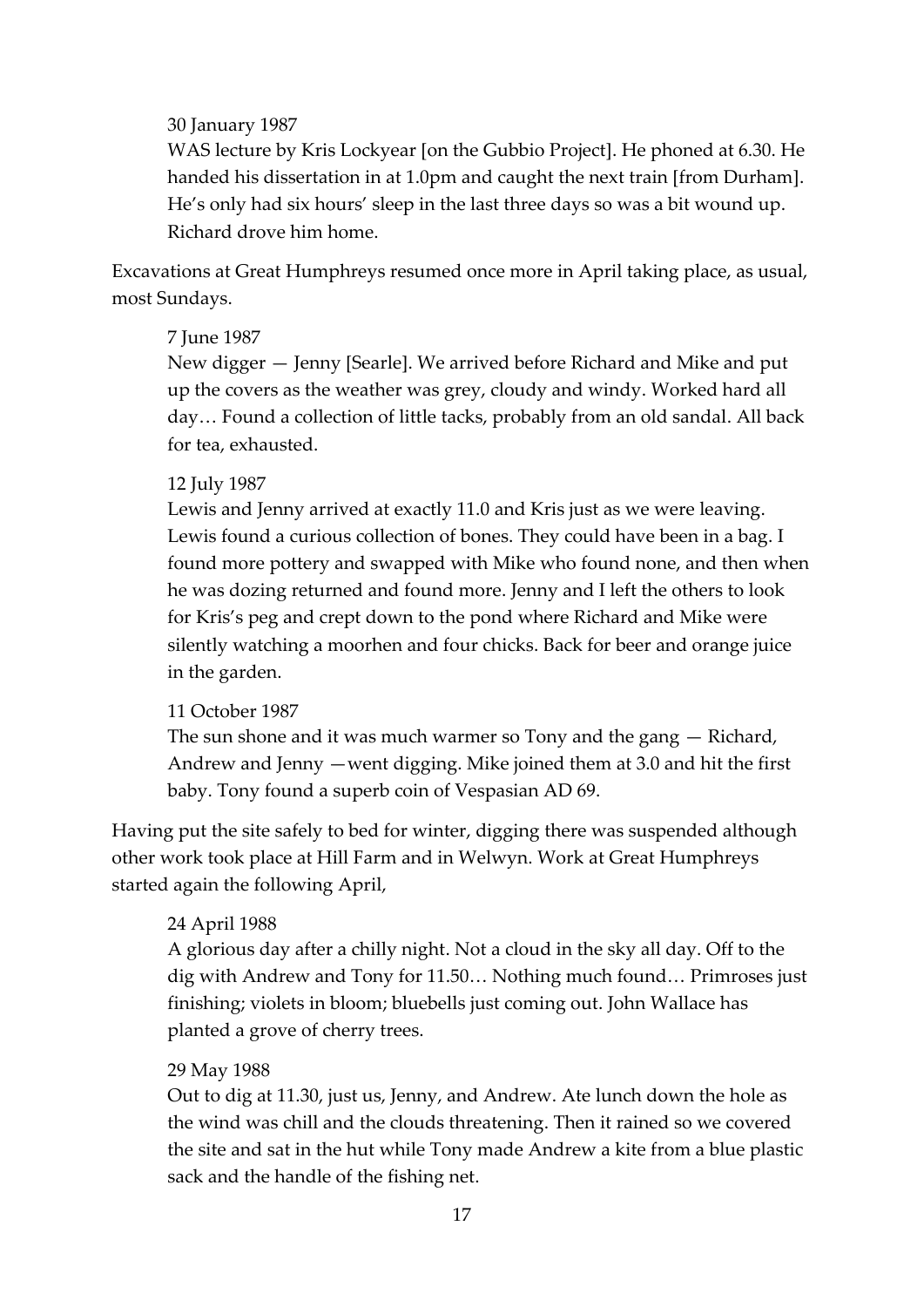#### 12 June 1988

A beautiful, beautiful day. Sat by the pond before breakfast and smelled the pinks and watched the newts. Blue sky all day. To dig with Tony and Andrew. Richard later. A wild wind which ruffled the barley so it flowed round us. My arms are stippled with red dots after walking through it. Richard's shoulders went pink so put some sun lotion on them. Tony said I was an 'interesting mangle' which confused Andrew!

#### 19 June 1988

Didn't go to the dig until nearly midday when Kris finally arrived… Jenny came, too. It was very hot. Went beetroot in the afternoon so lay in the barley and listened to the long-tailed tits and some animal grunting in the hedge. Saw a blue butterfly and a Burnet moth. A new foal was standing gangly next to its mother. Eventually, Andrew and I washed pottery which was pleasant. We finished it all. Tony found the remains of two Belgic pots and lots of bones. Andrew was thrilled. Shandy on the lawn afterwards, orange juice for Jenny and Richard had tea.

10 July 1988

… Richard… found two babies so all delighted…

17 July 1988

 $\ldots$  Spent digging time on the baby  $-$  a very fiddly job. Its fingers and toes kept shifting in the soil. Tony did the other one which was much disturbed. Its arm seemed to be above its head. Tony photographed them both…

24 July 1988

A good day at the dig. I took up both babies and found some super Belgic pottery on the lower level…

7 August 1988

… Richard found another baby which he allowed Jenny to tidy up…

# 16 October 1988

Jenny couldn't come out today because of visitors so she missed the tidying and photographing of the site. Andrew, Lewis, Richard and I tidied the bottom and sides again and Tony did some shovelling and pulled up buckets… we ended up shifting all the buckets, bags, old tyres etc. for the photographs. Joan and Mike came to watch and Joan took photos and so did I. Richard and Lewis lashed together the two ladders against the sieving frame and Tony climbed to the top and so did I. Gorgeous view. All back for tea…

13 November 1988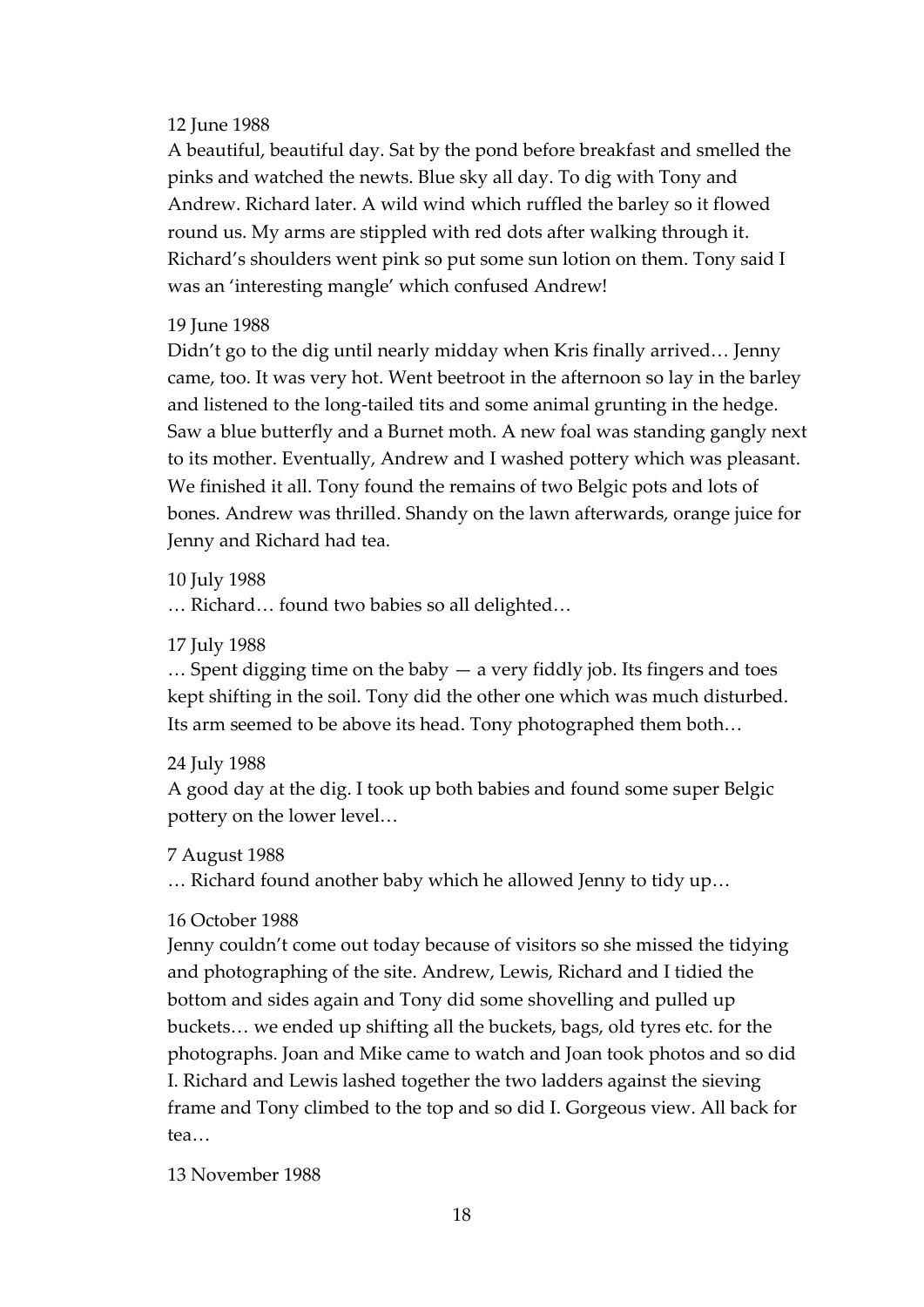Did plenty of picking and shovelling and emptying of buckets at the dig. Much earth-moving revealed the bend in the ditch — quite remarkable that it should be exactly where we left a division between two separate excavations… Rick turned up with his metal detector and found two Roman nails!

In 1989 the Society, as well as finishing off the sections of ditch from the previous seasons, began to excavate in the paddock next to Great Humphreys in the hopes of revealing structures associated with the late Roman material that had been dumped into the top of the Iron Age ditch.

#### 4 June 1989

By 11.0 Jenny, Lewis, and a girl called Belinda who's researching snails arrived and we all went to the dig… Very blustery at times and some heavy showers and hot sunshine. My transparent umbrella proved a blessing and then the spokes came through the plastic and it gave up the ghost. Belinda collected about 10 bags of soil plus molluscs and we helped carry them back. Then she drew a section of the ditch. My hands are sore from pulling up buckets of earth. The two sections of the ditch have now been joined. Jenny and Lewis eventually met at the bottom. Lewis found a fine piece of Belgic storage jar and Mike found a minute bronze coin in the patch in the paddock!

Once the crop came off we were able to bring in a JCB to fill in the ditch, but also to excavate test trenches through the plough soil to trace the line of the Iron Age enclosure.

In 1990, the excavation season was occupied with work at Hawbush Close in Welwyn. Work in 'the Paddock' next to Great Humphreys resumed at the end of March 1991 and continued through the summer:

#### 7 July 1991

Very hot all day. Left for dig at 11.15. The girls, Julie Chalk and Katherine Stevens came too. Brian-number-4 turned up and Frank brought a party of Belgians at 4.0. Bill came for an hour. Spent all day washing pottery, Bill and Tony helped. All sat in the garden and drank shandy afterwards, except for Jenny who had tea. The girls took her home.

# 11 August 1991

Out to dig with Tony and Jenny. Cleared away burnt patch after general brushing down. Tony photographed the surface… Went off to see the Battle of Shiloh at Knebworth House in the afternoon… About 850 participants and very exciting cannons.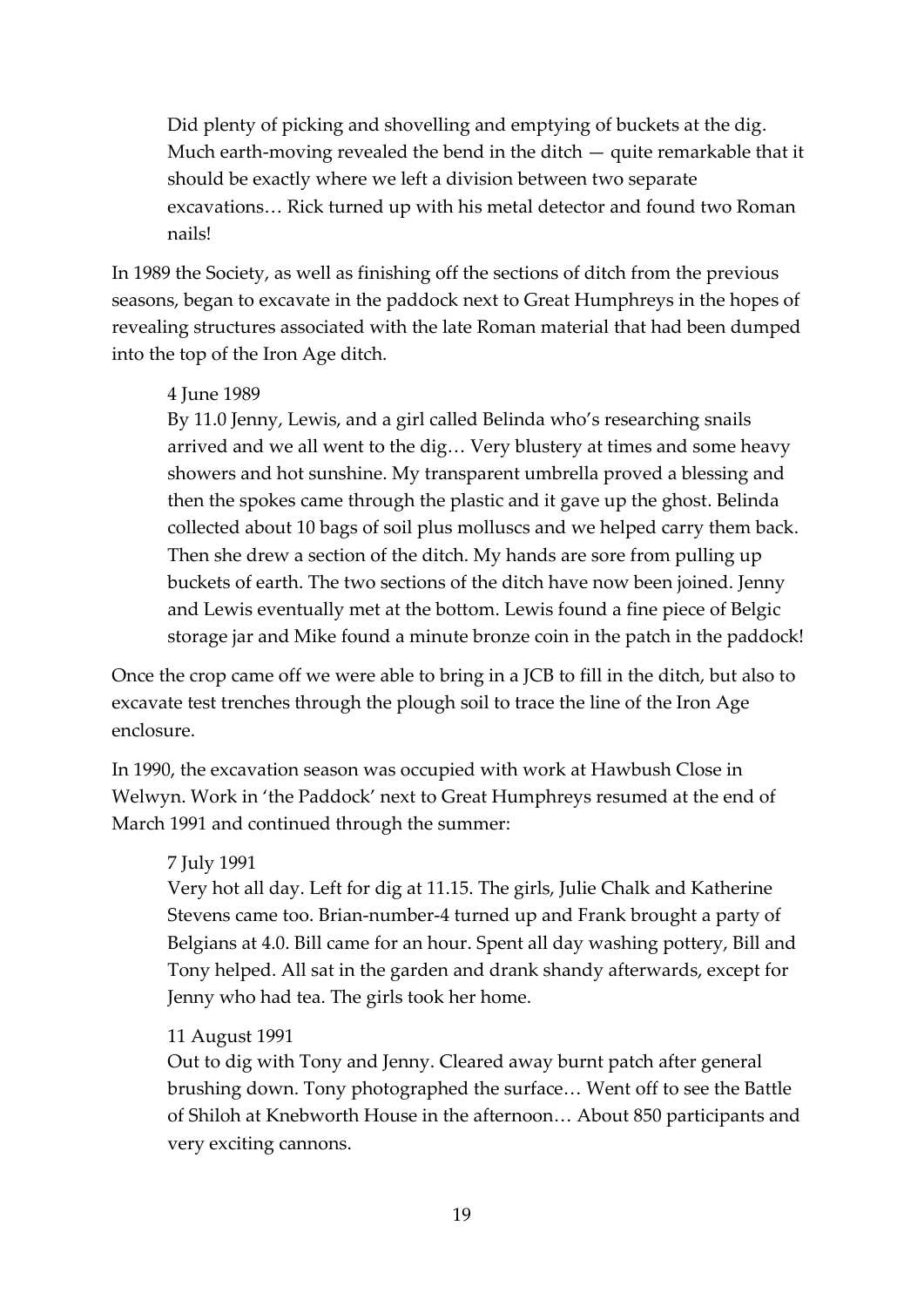By the end of the summer the focus of attention had shifted to 'Oaks Cross Farm', the Hooks Cross Roman villa site. Other sites were tackled, including the Queen Victoria Memorial Hospital site in Welwyn and the fish ponds at Digswell (Rook 1994). It is unclear from Merle's diaries when the excavation at Great Humphreys was filled in. The Society returned to the site in 1997 to trace the line of the ditch in the paddock which lies to the west of Great Humphreys (*WASNews*, Summer and Christmas 1997). To this day, however, our two abandoned huts still stand on the edge of the paddock, slowly disappearing into the hedgerow.

# **2.4. Lectures, outings, parties and other things**

As noted above, the first LAS/WAS lecture took place in January 1965. We have had ten or twelve lectures a year since then, usually held fortnightly between October and April. The talks are both varied in topic and vary in presenters, ranging from 'member's evenings' to lectures by well-known archaeologists. The following is a small sample:

# 25 October 1968

LAS lecture on Roman Roads by Eddy Parrott. Late. He had a puncture… some pretty pictures of countryside around Rickmansworth. Sociable crowd. About 30 coffees.

#### 16 February 1972

LAS lecture by Gareth Davis. Lots of slides of Bronze Age spears and some gold clasps and rings. Rushed over to FineFare as forgot biscuits.

# October 22 1976

WAS lecture by [J.B.] Ward-Perkins [then Honorary President of the Society]. Very successful and an enormous crowd packed the lecture theatre with people sitting on the window sills and standing at the back. He told us about the trials of setting up the Pompeii 79 Exhibition which is due to open at the Royal Academy next month. He actually went out to select the exhibits himself, with one assistant, and it took three months to get the Italians moving. Rome said they'd be delighted to help if Naples would be responsible, and Naples said they'd be charmed as long as Rome gave permission. He is a very amusing speaker.

#### 21 January 1983

WAS Member's evening. Five talks. Kris's very long and Mike Petterson was rather crowded out.

12 October 1984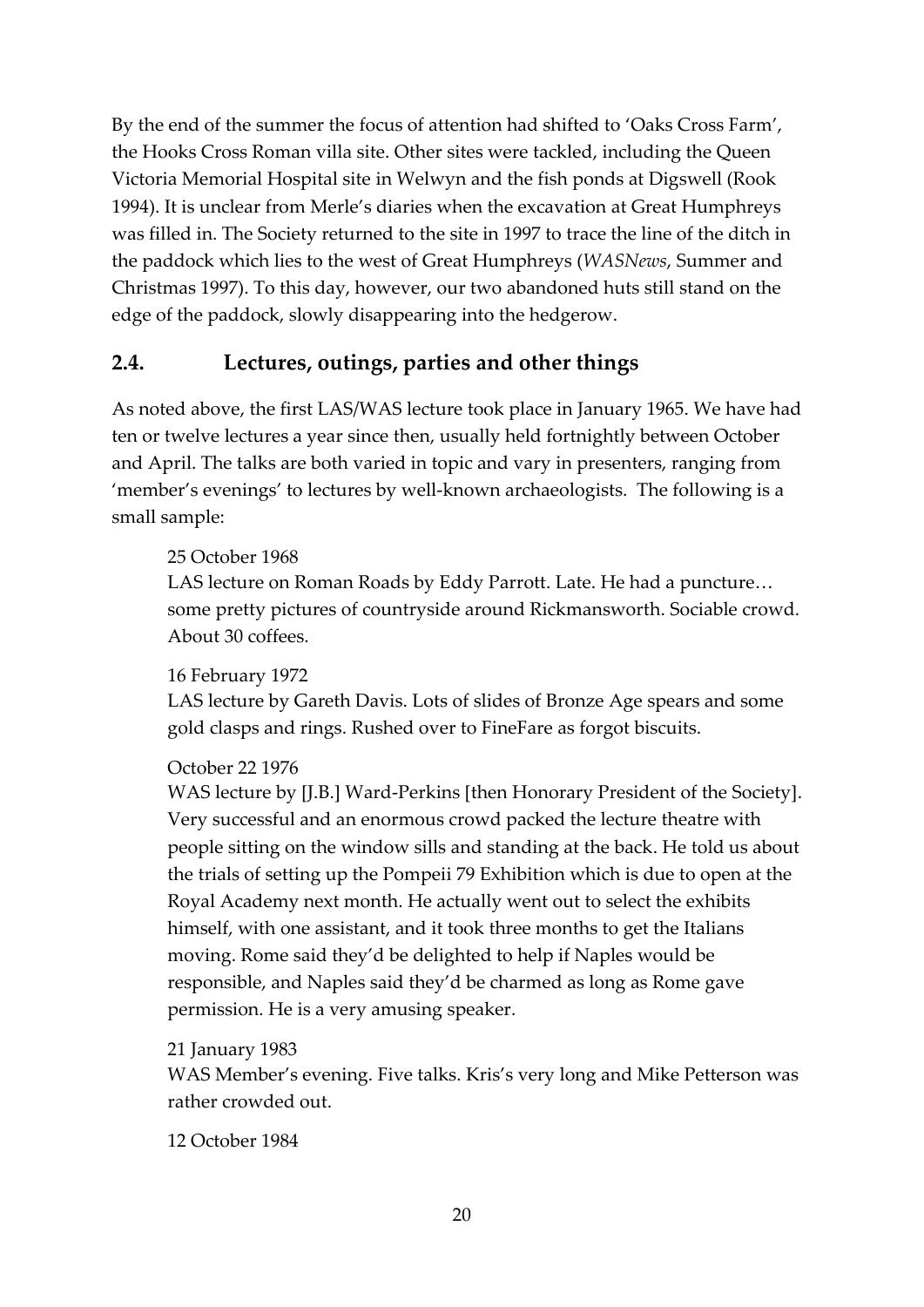WAS lecture on Wroxeter by Kate Pretty. She's in charge of the finds which are many and varied. Eric Balley stayed for a chat, and Liz Simmons and all the old ones like the Redhouses, Mr Keatley and the Holder-Vales, and both Rogers. Sold over 20 coffees and teas and B helped.

16 February 1996.

WAS lecture interesting  $-$  bits about the holes dug by St Albans Field Officer, a pleasant young man called Simon West.

#### 6 February 1998

WAS lecture by Jonathan Hunn. A leisurely stroll through boring landscapes in Lincolnshire and Stevenage. Also saw a ditch recently sectioned at Stanborough School full of Belgic pottery.<sup>3</sup>

Coach outings have also been a feature of WAS activities. Many of Merle's extracts are quite summary although a few give a little more colour. They started in a modest way, but became more elaborate as time passed.

#### 17 September 1967

Outing to Olney and Chellington. Eight cars. We went with Mr Nash. No Golesworthys — Barbara said she didn't feel too good.

#### 7 April 1979

WAS outing to Avebury and Stonehenge, with pick-ups in Potters Bar and Wembley. Soon it began to rain. Avebury was mud. Couldn't reach West Kennett long barrow as the river had flooded. Stonehenge looked colourful despite icy, slanting rain. Old Sarum, however, was dry and breezy.

# 24 October 1987

WAS outing to Singleton Open-Air museum. Beautiful October sunshine. All went spinningly till Kris suggested detour to Compton Church. Here we found both delight (two-storey Norman chancel) and disaster. A fallen cedar had just missed the tower and the coach had a flat tyre. Enjoyed watching Mike on point duty and Richard and co struggling successfully with wheel nuts. At Haselmere Museum we were given coffee, loos, an art exhibition and a guided tour.

Lunched at the Open Air Museum and wandered vaguely among the old houses and, with Andrew, looked at horses ploughing and a threshing machine hurling chaff in the air. On to Petworth House, lots of statues and a very up-market wedding.

29 April 1995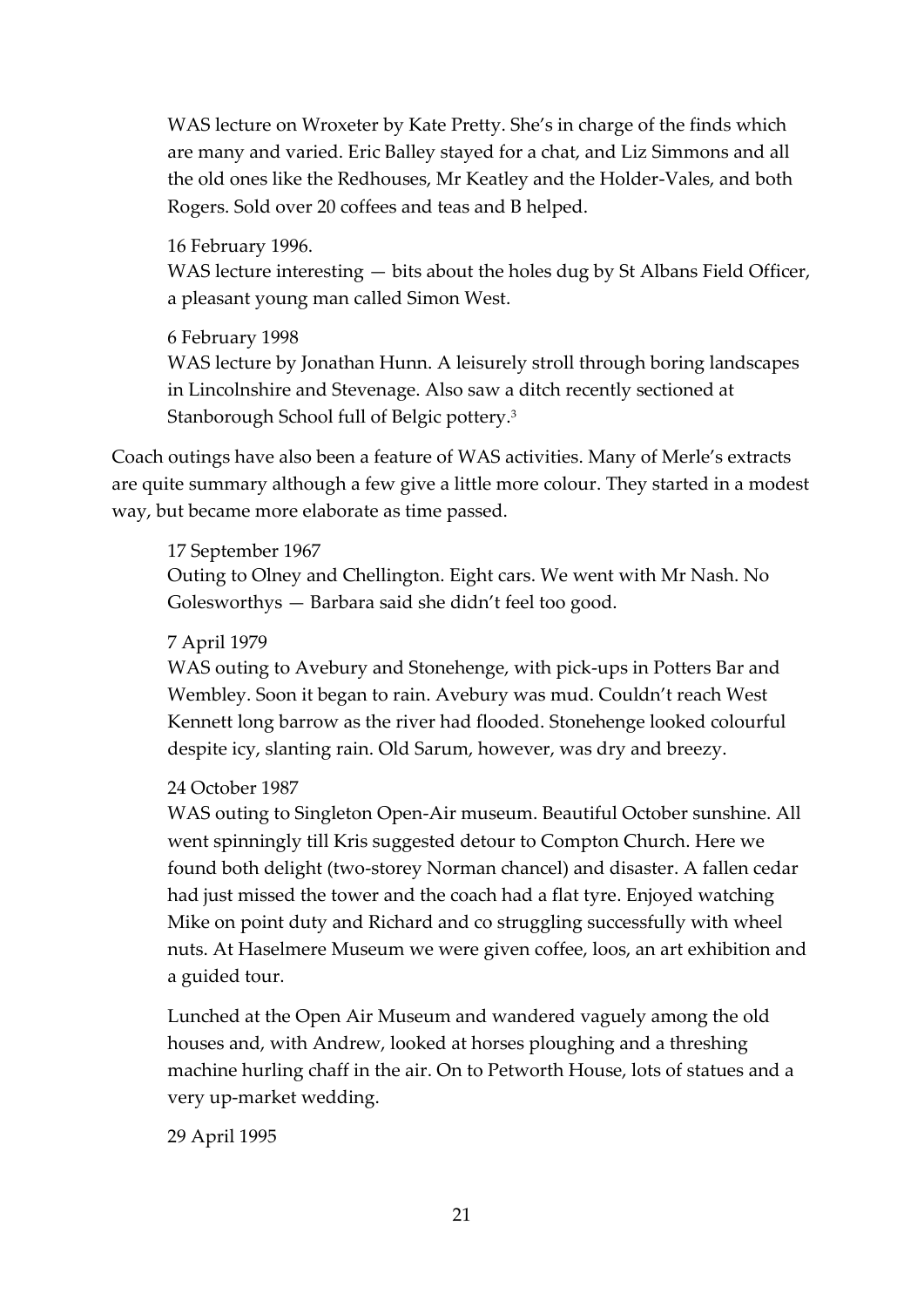WAS outing to Chartwell and Knole. 45 passengers and 14 weren't National Trust. Collected £7.50 from each  $-$  £4.50 Chartwell and £3.00 Knole. Grey skies and rather cold. Coffee with Bryan and Jenny. Tea with Brian and Gillian. Australians chilled.

The annual Christmas parties were originally held in a variety of venues in the area, but since January 1976 they have been held in Tony and Merle's beautiful 15 century home in Welwyn.

#### 30 November 1968

LAS dig dinner at the Cowper Arms. Derek drove us there, with Tony's mother, and we walked home. Very pleasant.

#### 4 December 1970

LAS dig dinner — a real Christmassy one. Alec not well enough to come. A smaller turn-out, about 20. Home by 10.15. Service slow and a bit expensive, £2 per head incl. wine.

#### 13 December 1974

WAS party at North Star. Tony arranged some 'guess the picture' questions and Alec and Derek some slides to 'guess the place'. 25 people altogether. Ollie wore his silver Duke of Edinburgh award and Richard looked elegant in a narrow-waisted suit. Guy and Andrew came too…

#### 24 January 1976

WAS Christmas party — at home. Sylvia collected French sticks from Algars and Tony made a magnificent coleslaw. Kate made mince pies which all went. Cut price cake, cheese, biscuits etc. from Welwyn Stores as well, and we made trifles. In all, spent £16 on food and £2 on paper plates and mugs. We had three large flagons of wine and borrowed glasses from the shop. Cider, too. Our 29 guests paid £1 a head. Quite a sedate affair with 'guess the adverts' and 'scrambled villages' competitions. By 11.15 the last had left — Derek with his record player. He said we could easily have had ten more people! The house looked very pretty in the snow. Tony took a photo.

#### 12 December 1981

WAS party. Sylvia put up decorations and Kate did some and made 1½ batches of mince pies. So did I as some of hers burnt while we ate lunch. It took over an hour for Tony to carve the turkeys. He also 'starred' the tomatoes. We hoovered and put the Z-bed in the study. Kate wore a side plait, her new mini-skirt and gold boots. Sylvia wore trousers and a purple shirt. She did masses of serving out. Everyone except Richard had left by midnight.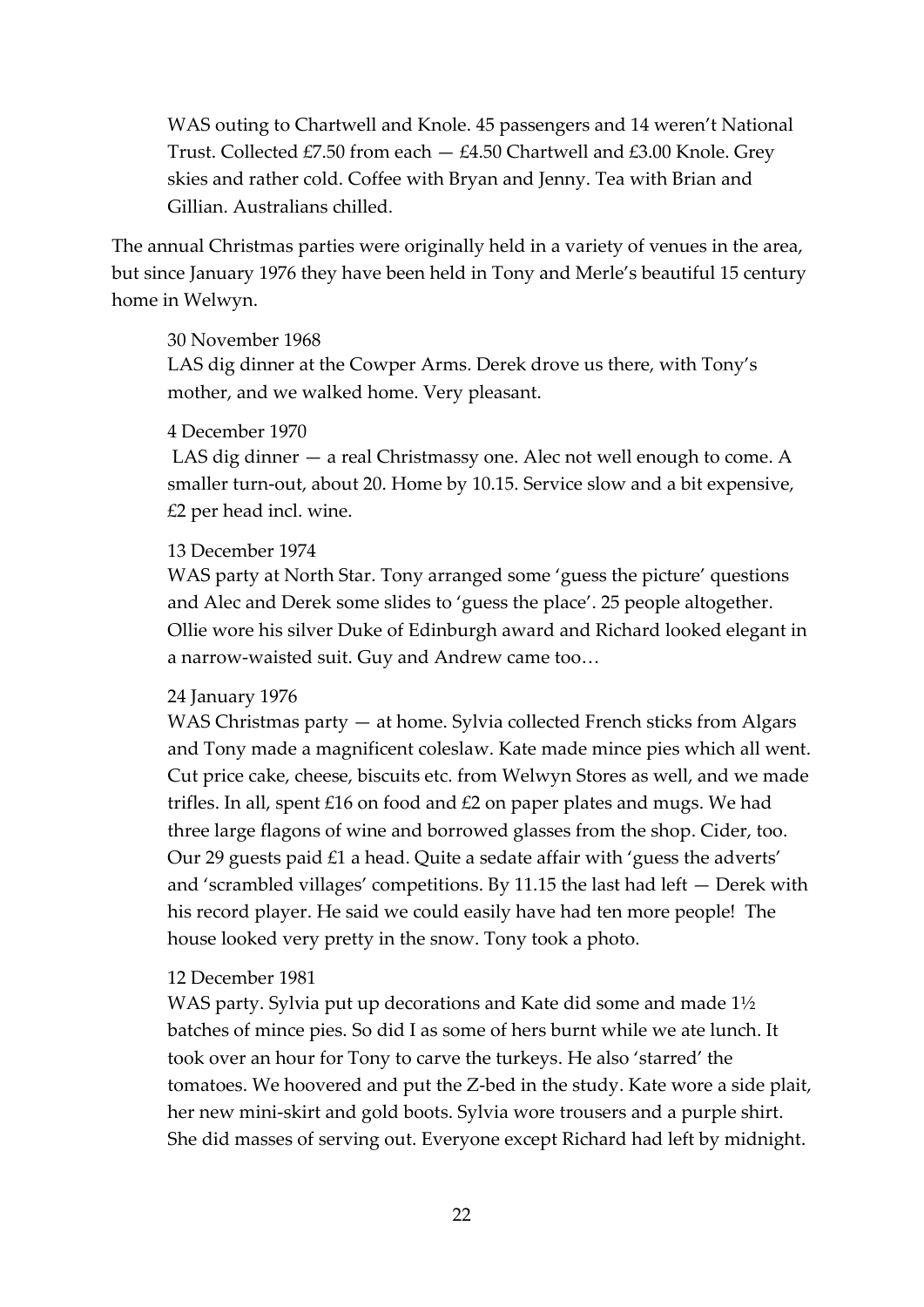Jack and Edna couldn't come. Icy night so Richard slept — intermittently in the living-room. We forgot to stop the clock so the chimes woke him.

There were various other celebrations, some held in the bath house, some in Tony and Merle's garden:

# 5 November 1987

WAS fireworks celebration. Joan arrived first with a Black Forest gateau. Then Frank with a big bottle of wine, Bill with a small bottle of red, Mike with a box of fireworks, Richard ditto and later Jenny with some splendid individual ones from Shoplands. Just as we stopped to eat, Andrew and Mum arrived. She returned over an hour later for the second instalment and then we all had cocoa. Andrew was marginally more interested in roasting a turnip than watching the fireworks but he'd been to Lockley's first anyway.

In addition to strictly WAS activities, Tony and Merle were involved in a wide variety of other archaeological initiatives. For example, they edited and produced the *Hertfordshire Archaeological Review* between 1970 and 1975. They also organised the Hertfordshire Archaeological Council's annual conference for many years:

# 18 March 1972

HAC Conference at College of Further Education. Everyone pleased with the organization. Kept busy — made coffee for 45 helpers before it started, collected 75 dinner tickets from people who'd ordered food as they went into the refectory and made about 300 cups of tea in the afternoon. Sheila and her daughter helped. Bought 7lb biscuits from Welwyn Stores and the children set them out on big plates. We actually had some left over. Daphne sat at the entrance with tickets and publications. Collected 3 figurines from home and sold them all. Lots of tidying up later.

# **2.5. Conclusions**

What can we conclude from this brief history of the Society, what makes a small group like this 'tick'? From the above, one can be forgiven for suggesting the answer is 'tea'!

Firstly, it is clear that one key ingredient is leadership from a dedicated individual who can, and is willing, to spend a significant amount of time running excavations, leading walks, organising trips, writing reports and so forth. Larger societies, such as SAHAAS, have developed various smaller 'special interest groups' that, I presume, are again led by an individual with time and motivation. In the beginning of the Society, it was Tony and Merle's dedication that recorded so many sites in the area.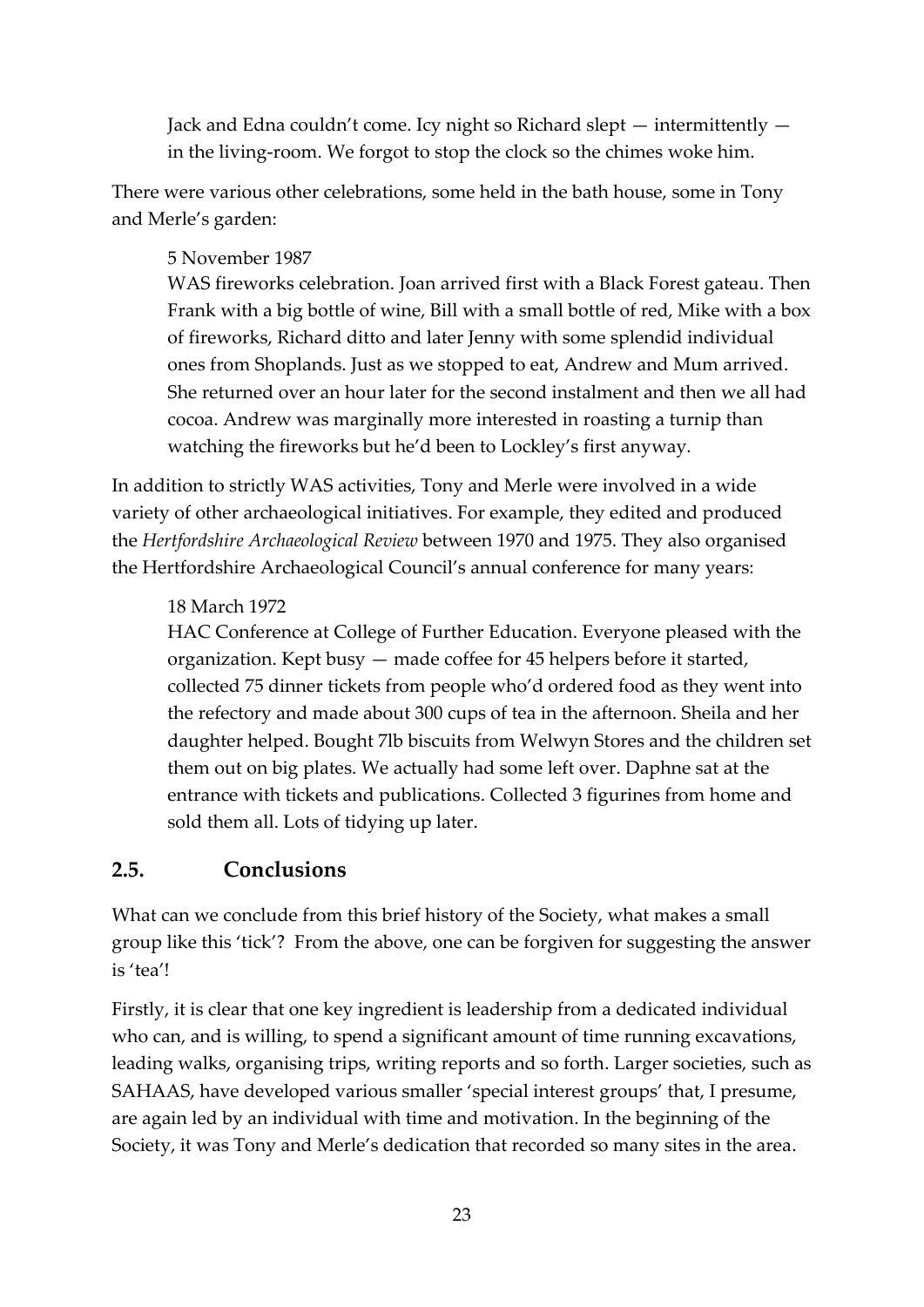As Thompson says (this volume): 'Where were the Tony Rooks of Stevenage and Hemel Hempstead, when those New Towns were being built?'

Secondly, the range of activities attract members with varied interests. Many do just want 'lectures and outings' as Selkirk states, but many are also attracted to excavation and fieldwork. Modern excavation, however, is an expensive business. Specialists in a commercial world are no longer able to write reports for free. Academics are by necessity driven by the need to obtain grants, the larger the better. In recent years, however, 'public outreach' and 'community engagement' have become increasingly important within the academic sector, creating opportunities for collaborations between archaeological societies and the universities (see Dhanjal *et al.* this volume). Unfortunately, the number of individuals willing to help dig far exceeds those willing to help with post-excavation. This, inevitably, leads to our 'dedicated individual' having to take on this, as well as all the other tasks.

The last factor, and I believe the most important one, brings us back to tea. The key element is a sense of *community.* Not the big-society, politically driven meaning of the word 'community', but the smaller scale almost intimate meaning of the word. What keeps a society like WAS going is the sharing of interests in a group that develops friendships beyond the task at hand. Tony and Merle's seemingly unending willingness to make tea (or shandys), created a group around them with a sense of shared purpose and a high degree of camaraderie. Over the fifty-plus years of the Society, the members of that group came and went, but that core still persists.

But what of the future? Local societies of all types, not just archaeological, are declining in membership. I was fascinated to observe that many of the concerns discussed at recent WAS committee meetings were also discussed at the 2014 AGM of the East Herts Archaeological Society: how to attract younger members, the viability of outings and so on. Perhaps the growth of online fora and discussion groups as well as 'social media' is providing a way for busy individuals to be part of a virtual group, negating the need for traditional clubs and societies? Can we still run activities that will attract and keep members? There are challenging times ahead.

I hope that Merle would approve of the use I have made of her diary. Working through it has been, for me, both fascinating and emotional. I hope, however, that some sense of the life of the Society has come through the extracts I have chosen: the excitement of new finds, the tension at times of emergency, the fun of the parties and coach outings. I am sure she would approve of my dedicating this paper to all the members of WAS, past and present, in thanks for their efforts and their friendship.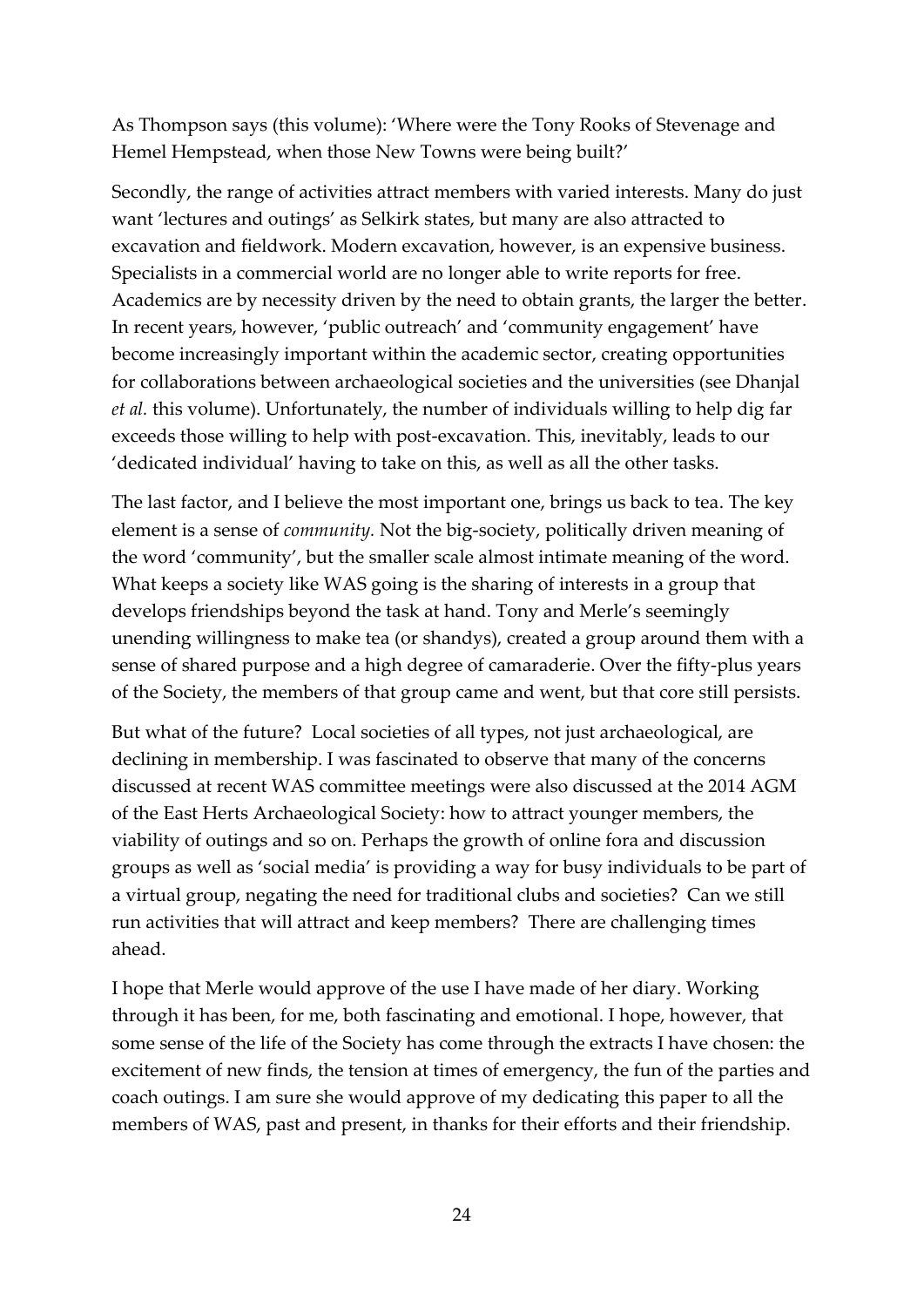# **2.6. References**

Bahn, P. 2008 (ed.), *The Great Archaeologists* (London).

Bender, B., Hamilton, S. and Tilley, C. (1997), 'Leskernick: Stone Worlds; Alternative Narratives; Nested Landscapes', *Proceedings of the Prehistoric Society* 63, pp. 147–78.

Branch Johnson, W. (1970), *The Industrial Archaeology of Hertfordshire* (Newton Abbot).

Daniel, G.E. (1975), *A Hundred and Fifty Years of Archaeology* (London).

Everill, P. (2009), *The Invisible Diggers: A Study of British Commercial Archaeology* (Oxford).

Hawkes, J. (1982), *Mortimer Wheeler: Adventurer in Archaeology* (London).

Hunn, J.R. (2009), 'Excavation on the First-Century Enclosure at Stanborough School, Welwyn Garden City', *Hertfordshire Archaeology and History* 16, pp. 5–26.

Lockyear, K. (1987), 'A Survey of the Antiquities of Great Humphreys and their Relation to other sites in Hertfordshire.' BA dissertation, University of Durham.

Moody, B. (1995), *The Light of Other Days. A Short History of the St Albans and Hertfordshire Architectural and Archaeological Society 1845 to 1995* (St Albans).

Pearce, S.M. (2007), *Visions of Antiquity: the Society of Antiquaries of London, 1707–2007* (London).

Perks, R. and Thomson, A. (1998), *The Oral History Reader* (London and New York).

Perman, D. (1998) (ed.), *A Century of Archaeology in East Herts* (Ware).

Pitts, M.W. and Roberts, M. (1998), *A Fairweather Eden: Life in Britain Half a Million Years Ago as Revealed by the Excavations at Boxgrove.* (London).

Rook, T. (1968a), 'Investigation of a Belgic Occupation Site at Crookhams, Welwyn Garden City', *Hertfordshire Archaeology* 1, pp. 51–65.

Rook, T. (1968b), 'Romano-British Well at Welwyn', *Hertfordshire Archaeology* 1, pp. 117–18.

Rook, T. (1971), 'Lockleys Archaeological Society', *Hertfordshire Archaeological Review* 4, pp. 63–4.

Rook, T. (1983–6), 'The Roman Villa Site at Dicket Mead, Lockleys, Welwyn', *Hertfordshire Archaeology* 9, pp. 79–175.

Rook, T. (1994), 'The fishponds at Digswell', *Hertfordshire Past* 36, pp. 1–7.